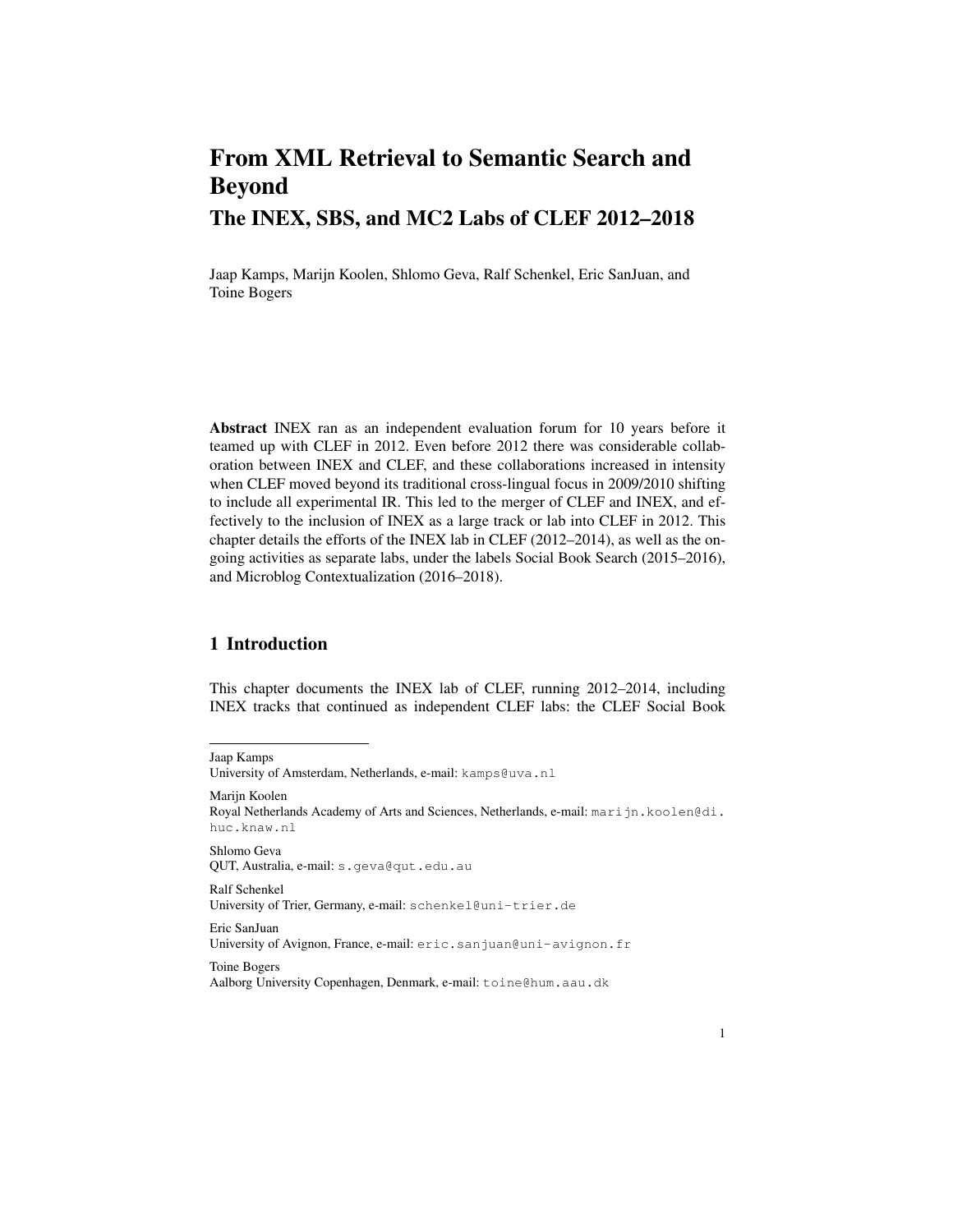Search Lab (2015–2016) and the CLEF Cultural Microblog Contextualization Workshop and Lab (2016–2018). The emphasis is on the INEX and Social Book Search Labs as the Microblog Contextualization Lab was still ongoing at the time of writing.

No single chapter can do justice to the massive amount of work done in the INEX and follow up labs, so this chapter is merely meant as a starting point with references to the respective overview papers providing full details on the tracks and resulting test collections. By providing a high level, but comprehensive overview of the wealth of activities spanning many years, we hope to shed some light on important developments in the field during these years, and relations between various activities inside and outside CLEF that may not be immediately apparent for those familiar with only part of the activities. This highlights also two of the key strengths and contributions of INEX in particular, and CLEF in general. First, it is about the people: the open format and volunteer run activities allowed many (young) researchers to get involved in every aspects, from participant discussion to task or track organization, and has educated a generation of researchers now taking up leadership positions in the field. Second, many of the activities had some degree of success inside the respective CLEF campaign, but also have much greater impact by reuse of the benchmarks in publications, including creative reuse in unexpected settings, and by instigating new activities, both happening in future editions of the track, but also outside the lab or outside CLEF.

This chapter is structured as follows. You are now at the end of the introduction in Section 1. Next, in Section 2, we document the context of INEX joining CLEF, covering the years 2002–2011. The main part of this chapter is in Section 3, in which we document the INEX tracks as part of CLEF 2012–2014. This is followed by a discussion of the two follow up labs seeded from INEX: the Social Book Search lab as part of CLEF 2014–2016 in Section 4, and the Cultural Microblog Contextualization workshop and lab as part of CLEF 2016–2018 in Section 5. We close off by providing further discussion and reflection in the final Section 6.

## 2 INEX before CLEF

In this section, we will discuss the context of INEX joining CLEF, very briefly covering the years 2002–2011.

#### *2.1 INEX 2002–2011*

The INitiative for the Evaluation of XML Retrieval (INEX) was founded in 2002 by a group of people led by Mounia Lalmas and Norbert Fuhr. Collaborations between INEX and Conference and Labs of the Evaluation Forum (CLEF) date back to these early days. For a good overview of the first 10 years of INEX, we refer to the pro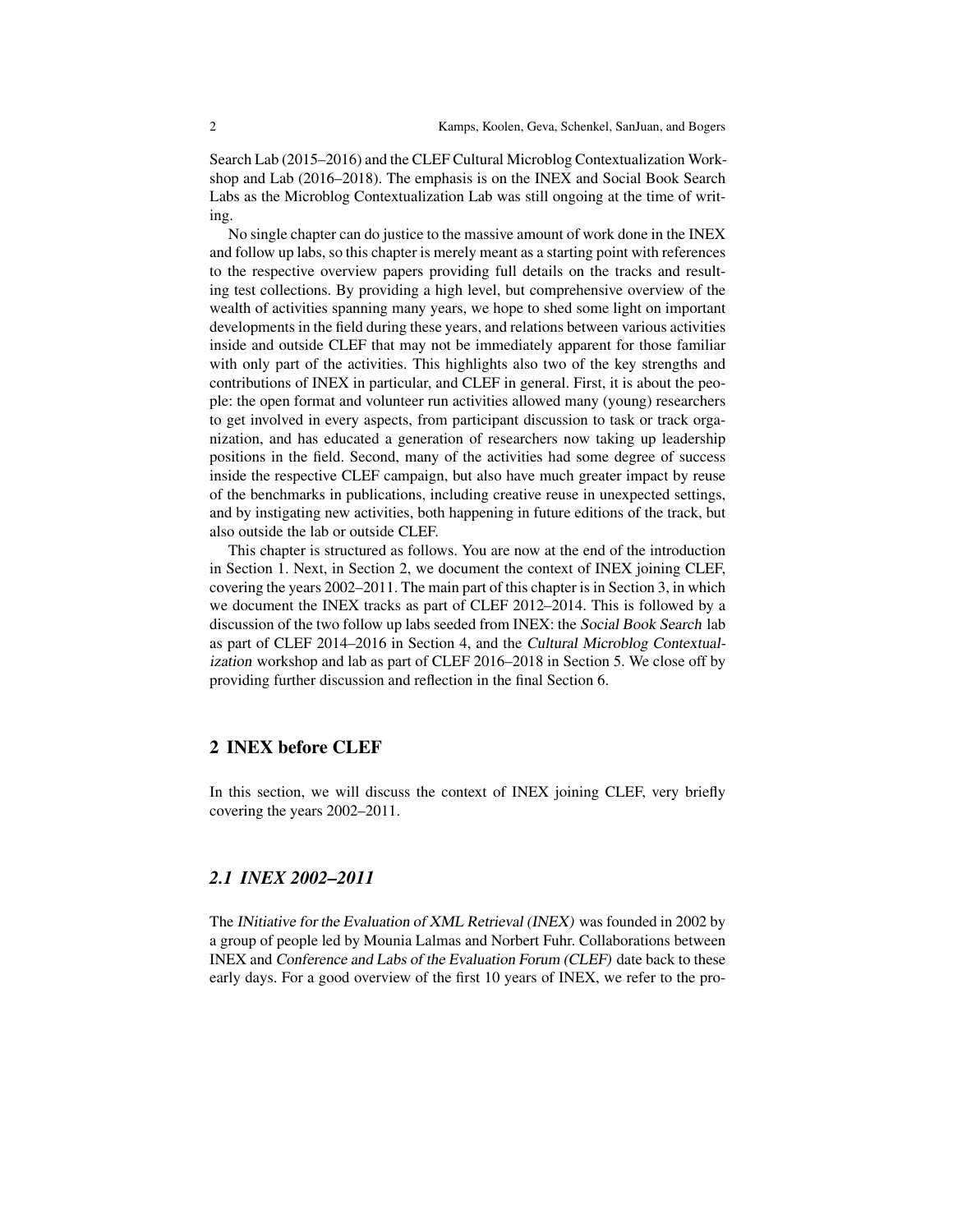ceedings and overview papers, and to the chapters in the Springer Encyclopedia of Database Systems (Kazai, 2009, 2018). We restrict our attention here to the relation between the INEX and CLEF evaluation forums before the merge in 2012.

Perhaps not known by many people, the only source of funding ever supporting INEX was a modest contribution from the DELOS Network of Excellence, an EU funded initiative to support and promote digital libraries in the period 1997– 2007 (Thanos and Casarosa, 2017). And apart from incidental, large, support from dedicated EU projects, this same, small support from DELOS presented the lifeline of CLEF throughout these years. Within DELOS, INEX and CLEF were coresponsible for the evaluation activities, and INEX always promoted the inclusion of CLEF in these activities even when DELOS seemed more keen on the relevance of INEX for the DL use case. DELOS was also heavily involved in the European Conference on Digital Libraries (ECDL) conference, now continued as the Theory and Practice of Digital Libraries (TPDL) conference, that provided a home for CLEF as one of its satellite workshops. Looking back over the DELOS years, Thanos and Casarosa (2017, p.305) list both CLEF and INEX as the most important spin-offs of the DELOS activities.

Until CLEF 2010, when the CLEF focus was firmly on multi-language retrieval, there was incidental direct collaboration between INEX and CLEF. Let us just mention two of the main examples. First, as INEX started running a large-scale Wikipedia image retrieval task (2006–2007), but had few multimedia retrieval participants, it was decided to move this task to CLEF and make it part of the booming CLEF ImageCLEF track, which turned out to be a very good choice attracting substantial participation to both the WikipediaMM task (continuing 2008–2011) and to ImageCLEF. Second, INEX was worried about the state of IR evaluation when the scale of test collections increased and the retrieval tasks became more specialized. This led to a SIGIR workshop on the Future of Information Retrieval Evaluation run at SIGIR 2009 in Boston (Kamps et al, 2009), which was jointly organized by the main chairs of INEX, CLEF, TREC, and NTCIR. INEX chairs who took the initiative for this workshop were particularly overwhelmed by the support and encouragement they received from CLEF. This was an important workshop that had considerable impact in years to come, by creating a vision and longer term agenda, and the clear conviction that more direct collaboration between the different evaluation forums was urgently needed.

## *2.2 INEX joining CLEF*

In light of the above, there are three major factors that caused the merger of INEX and CLEF in 2012. First, CLEF decided in 2009 to refocus and break free from the earlier multi-language niche, as well as decided to host their own conference as they had simply outgrown the setup as workshop associated with ECDL. As a case in point, CLEF 2009 was far larger than ECDL 2009, even though CLEF was officially still just one of the ECDL satellite workshops. Second, INEX lost its old home of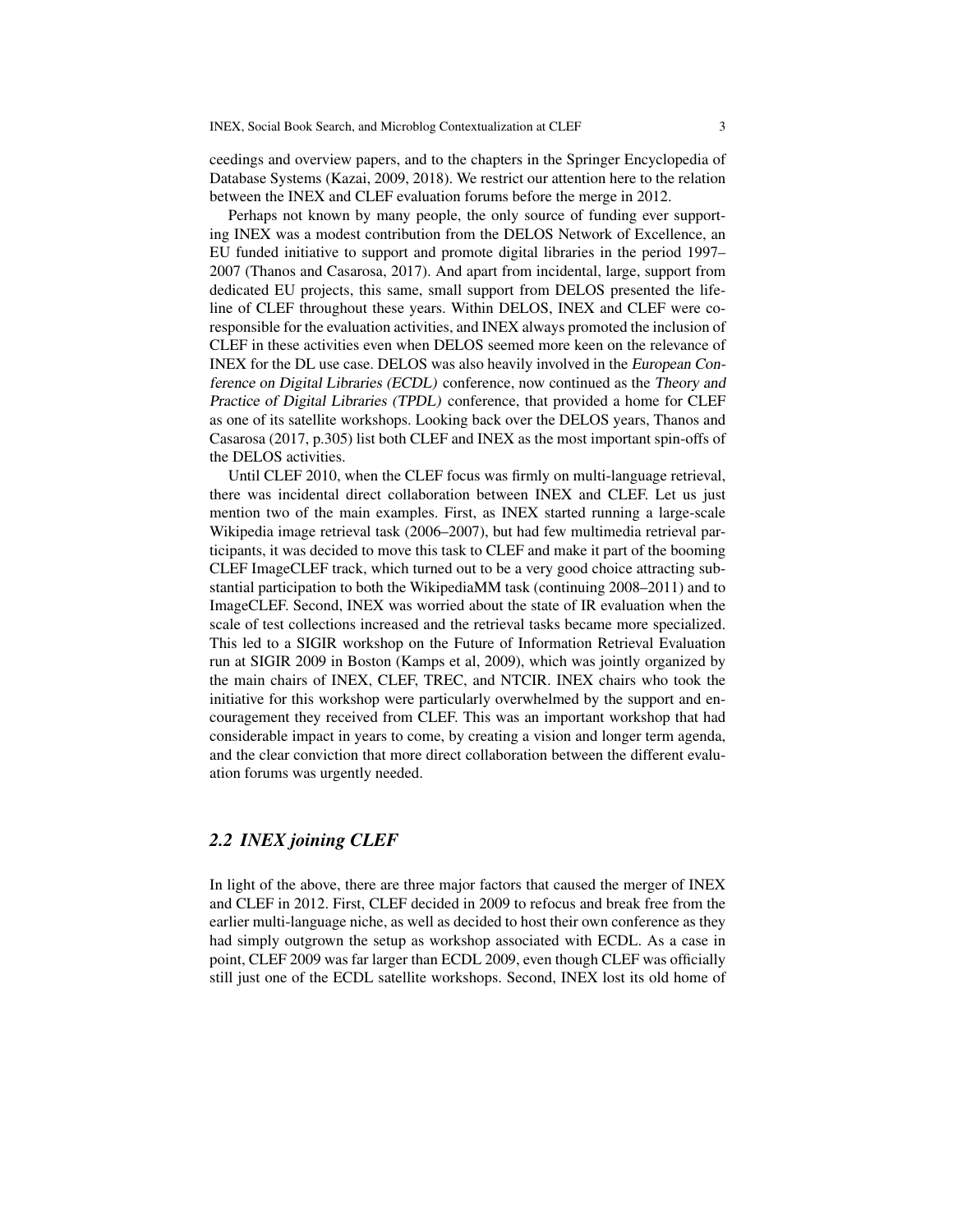Dagstuhl after 2008, and found it increasingly difficult to organize its own event in December, competing with ADCS, NTCIR, AIRS, ..., and the holiday season, and was considering moving to a different location and time-slot. Third, with the need for further collaboration between evaluation initiatives in the air, the wish of CLEF to broaden its tracks beyond the traditional multi-language tasks, and the desire of INEX to find a new home, the merger of INEX and CLEF seemed a win-win for everyone involved.

Hence in 2012, INEX and CLEF merged into a single event, and INEX joined as "superlab" with many tracks, similar to ImageCLEF at the time. In 2011, INEX already changed its track structure in anticipation of the CLEF merger. Note that the INEX 2011 workshop was held in December 2011 near Saarbrücken, and the next edition of INEX as part of CLEF was scheduled for September 2012 in Rome. This made INEX 2012 a proverbial nine-months cycle, putting considerable stress on the INEX volunteer-run organization to deliver the baby in time for CLEF 2012.

The core of INEX had always been its *Ad hoc search* track, running keyword and structured queries against a structured corpus, allowing to retrieve any document part as a result, but evaluated as a proper IR or search task against topical relevance. The Ad hoc track also consumed most of the resources, and had the largest number of participants, effectively competing with an increasing number of other tracks. To promote the other activities, the general chairs, in consultation with the INEX steering committee, made the difficult decision to stop the ad hoc track in 2011, and focus on five activities. The last pre-CLEF edition INEX 2011 (Bellot et al, 2012b) featured the following tracks:

- Books and Social Search Track investigating techniques to support users in searching and navigating books, metadata and complementary social media. The Social Search for Best Books Task studies the relative value of authoritative metadata and user-generated content using a collection based on data from Amazon and LibraryThing. The Prove It Task asks for pages confirming or refuting a factual statement, using a corpus of the full texts of 50k digitized books.
- Data Centric Track investigating retrieval over a strongly structured collection of documents based on IMDb. The Ad Hoc Search Task has informational requests to be answered by the entities in IMDb (movies, actors, directors, etc.). The Faceted Search Task asks for a restricted list of facets and facet-values that will optimally guide the searcher toward relevant information.
- Question Answering Track investigating tweet contextualization, answering questions of the form "what is this tweet about?" with a synthetic summary of contextual information grasped from Wikipedia and evaluated by both the relevant text retrieved, and the "last point of interest."
- Relevance Feedback Track investigating the utility of incremental passage level relevance feedback by simulating a searcher's interaction. An unconventional evaluation track where submissions are executable computer programs rather than search results.
- Snippet Retrieval Track investigating how to generate informative snippets for search results. Such snippets should provide sufficient information to allow the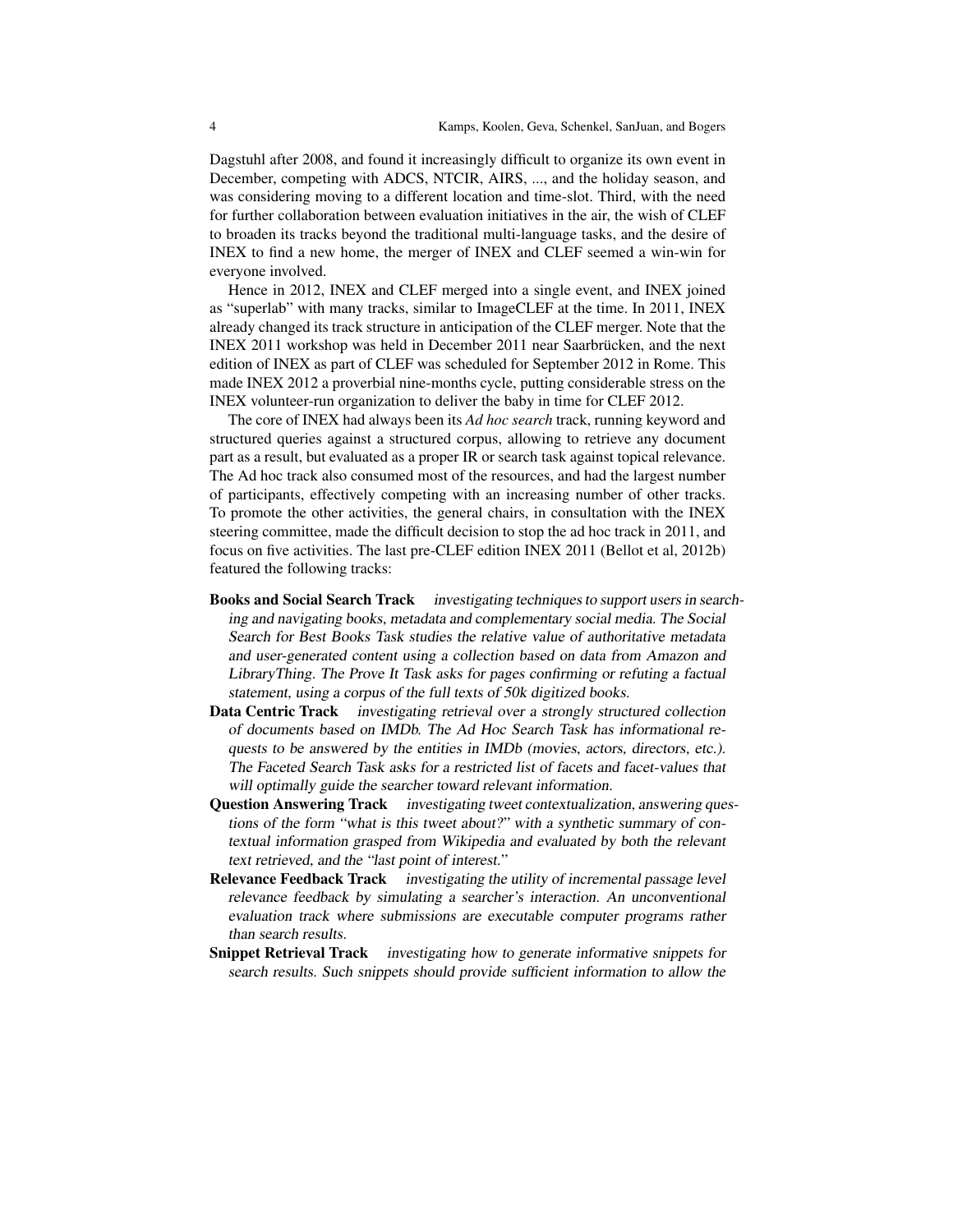| <b>Tracks</b>                                | 2012                                            | 2013                  | 2014                                       |
|----------------------------------------------|-------------------------------------------------|-----------------------|--------------------------------------------|
| <b>INEX Overview</b>                         | Bellot et al (2012a)                            | Bellot et al (2013a)  | Bellot et al (2014a)                       |
| Linked Data<br>Relevance Feedback            | Wang et al $(2012)$<br>Chappell and Geva (2012) | Gurajada et al (2013) |                                            |
| Snippet Retrieval                            | Trappett et al (2012)                           | Trappett et al (2013) |                                            |
| Social Book Search<br>Interactive SBS        | Koolen et al (2012)                             | Koolen et al (2013)   | Koolen et al (2014)<br>Hall et al $(2014)$ |
| Tweet Contextualization SanJuan et al (2012) |                                                 | Bellot et al (2013b)  | Bellot et al (2014b)                       |

Table 1 CLEF INEX Tracks over the years.

user to determine the relevance of each document, without needing to view the document itself.

Where as the INEX Relevance Feedback and Snippet Retrieval tracks were mature and continued from earlier years, the other three tracks were completely redesigned in anticipation of the CLEF merger: the social data of the INEX Book Track was added, the tweet contextualization focus emerged in the INEX QA Track, and work on highly structured data was started at the INEX Data Centric Track.

# 3 INEX at CLEF

In this section, we document the INEX labs as part of CLEF 2012–2014. Table 1 gives an overview of the INEX activities over the year, including the specific tracks, with references to the respective overview papers.

# *3.1 CLEF 2012*

INEX 2012 (Bellot et al, 2012a) was the first INEX held as part of CLEF 2012, which was the eleventh annual edition of INEX. Recall that the last independent INEX was held in December 2011, making the cycle to CLEF 2012 a particularly short year to run the full cycle of test collection development. INEX 2012 had again five tracks, all based on or derived from, the INEX 2011 tracks, which we will describe in this section.

Linked Data (LD) (Wang et al, 2012) was a new track but a direct descendant of the INEX 2011 Data-Centric Track, moving from the highly structured IMDb data to a rich textual corpus (Wikipedia) with rich semantic annotation (DBpedia).

Linked Data Track investigating retrieval over a strongly structured collection of documents based on DBpedia and Wikipedia. The Ad Hoc Search Task has informational requests to be answered by the entities in DBpedia/Wikipedia. The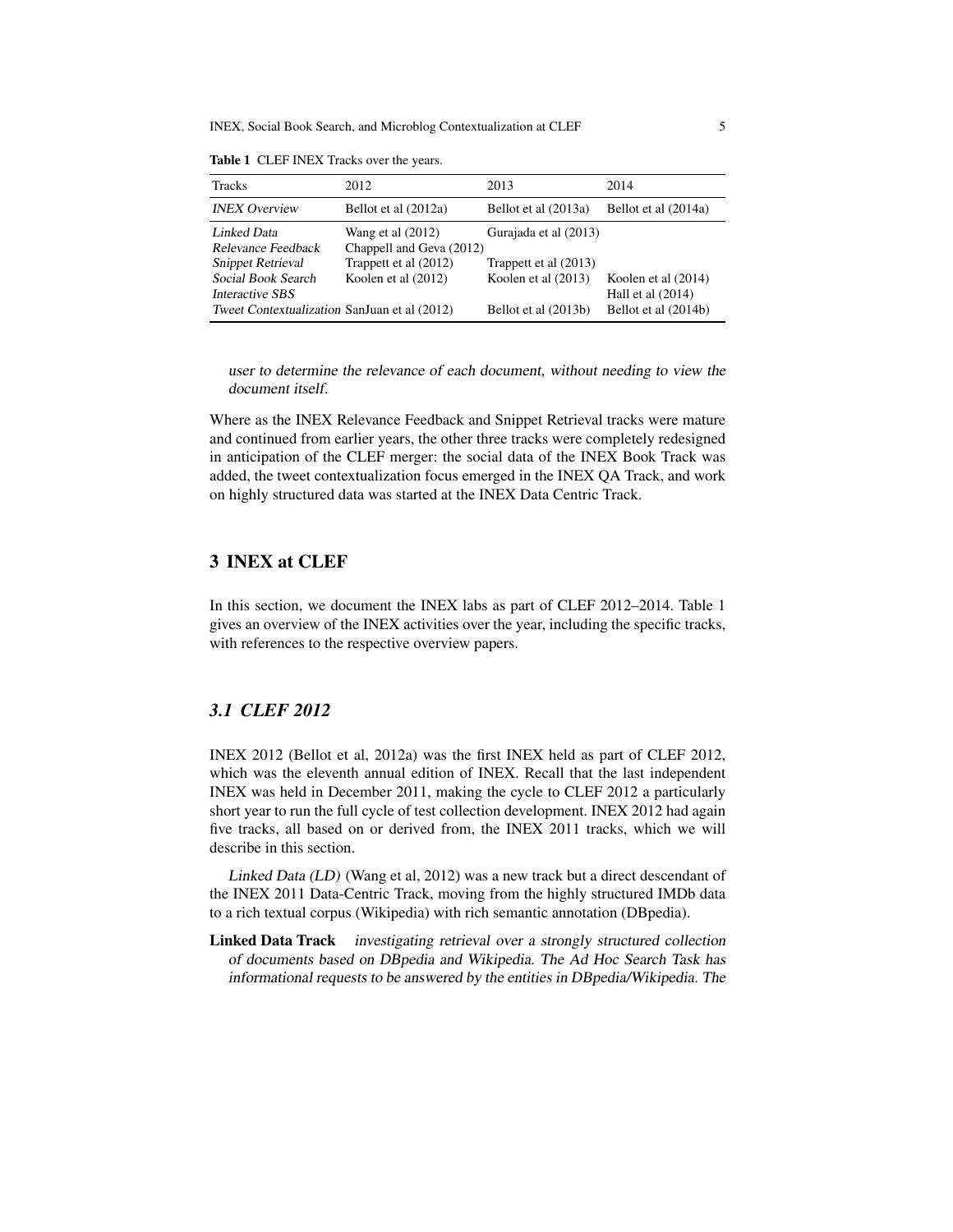Faceted Search Task asks for a restricted list of facets and facet-values that will optimally guide the searcher toward relevant information.

LD did amazing efforts to create novel benchmarks at scale bringing linked data within the scope of IR. Perhaps this was too early, and the short nine-months cycle of INEX 2012 didn't help, as participation was small, and there were significant issues in creating the massive corpus merging Wikipedia with DBpedia and Yago linked data (but these issues were fixed in the next year).

Relevance Feedback (RF) (Chappell and Geva, 2012) was a continuation of the track in INEX 2011, and the final edition of the track. The track studied (incremental) relevance feedback on the INEX Wikipedia Corpus from 2009 by reusing topics and judgments from earlier year. As it outgrew the Cranfield style evaluation effort, due to continuous submissions and scoring, it also lost some of the momentum of an annual cycle with clear deadlines, and it was decided not to continue it into 2013 but to offer it online to any interested party.

Snippet Retrieval (SR) (Trappett et al, 2012) was a continuing track of INEX 2011, investigating how to generate informative snippets for search results. This track also used the INEX Wikipedia Corpus from 2009, and reused some old ad hoc search topics plus created novel topics and judgments at both summary and document level. As the SR track ran late in 2012—due to the short nine-month cycle of 2012—it was decided to carry it over to 2013, and build one final test collection for SR over the two years together.

Social Book Search (SBS) (Koolen et al, 2012) was another new track but a direct descendant of the INEX 2011 Books and Social Search Track, and the earlier Book Search Tracks (since 2007). Although the traditional out-of-copyright, fulltext books still were continued as a task by special demand of those interested, the focus clearly shifted to the social book data, coming from Amazon and Library-Thing and originally constructed to support the INEX Interactive Track (running 2004–2010), including real-world complex book search requests, user profiles and personal book catalogues.

Tweet Contextualization (TC) (SanJuan et al, 2012) was also a new track, but directly derived from the INEX 2011 Question Answering Track, which focused on more NLP-oriented tasks and moved to multidocument summarization.

Tweet Contextualization Track investigating tweet contextualization, answering questions of the form "what is this tweet about?" with a synthetic summary of contextual information grasped from Wikipedia and evaluated by both the relevant text retrieved, and the "last point of interest."

The use case was based on short tweets or posts, which cannot be fully comprehensive, and to look for background information in Wikipedia about relevant entities, concepts, events, products, etc., referred to by the tweet or post. As the INEX Wikipedia corpus was getting dated, a new Wikipedia dump of 2012 was used. Topics were 1,000 tweets, of which 63 were evaluated, both in terms of a synthetic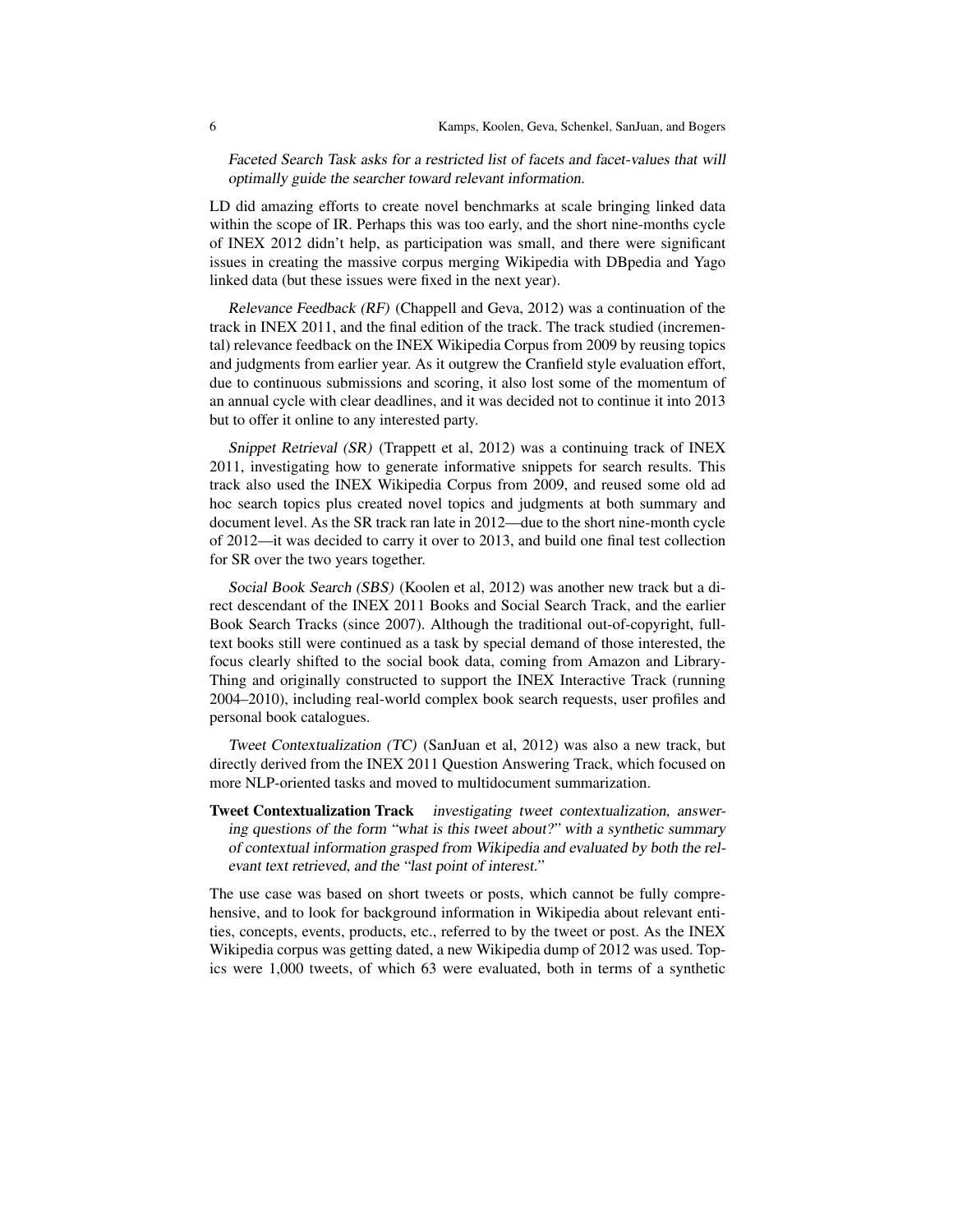measure against reference summaries, as well as by a human judgment on the readability of the whole summary.

At CLEF 2012 in Rome, the collocation with or embedding in the larger CLEF family worked out very well for INEX. There was a considerable new interest in the INEX tracks from other CLEF attendees, as INEX helped CLEF break free from the earlier focus on cross-language retrieval. During the CLEF organizers meeting there was active discussion on more direct collaboration between the different CLEF labs, which was strongly supported by the INEX organizers.

There are two major activities related to INEX that took place outside CLEF. First, there was the spin-off Exploiting Semantic Annotations for Information Retrieval (ESAIR) workshop that took place at CIKM 2012 at Maui (Kamps et al, 2013), featuring a range of papers and great keynotes on Knowledge Graphs (Evgeniy Gabrilovich), and Conversational Search (Ron Kaplan). This ESAIR workshop was continued from CIKM 2011 in Glasgow, and CIKM 2010 in Toronto. Second, a new track on Contextual Suggestion was started, running at the Text REtrieval Conference (TREC) 2012 (Dean-Hall et al, 2012), rather than at CLEF, to attract a wider attendance. This track was a direct result of the SIGIR 2011 workshop on *Supporting Complex Search Tasks: Entertain Me* (Belkin et al, 2011), which in turn was a spin-off of discussion at INEX 2010 (Beckers et al, 2010).

## *3.2 CLEF 2013*

INEX 2013 (Bellot et al, 2013a) was the twelfth annual run of INEX, and the second as part of the CLEF family. With all the changes instigated in 2011 and 2012, INEX 2013 was a year of continuity, with training data for all tasks being available from 2012 and new, additional test collections being developed in 2013.

To better align with the general CLEF structure, INEX 2013 featured three *themes*: i) searching professional and user generated data (SBS); searching structured or semantic data (LD); and focused retrieval (SR and TC). That is, INEX 2013 featured a total of four tasks, which we will discuss in the following.

Linked Data (LD) (Gurajada et al, 2013) managed to address the corpus issues of 2012, when a large part of the corpus was ultimately removed as it caused validity problems with the strict schema. This produced a massive linked data search corpus covering the core of the linked data graph (constituted by DBpedia) and rich textual sources with semantic annotations (the corresponding Wikipedia). The Faceted Search task received less attention, due to the need for general queries with very large answer sets, rather than very selective queries expressing detailed information need. Of special mention is the new Jeopardy task, attempting to encourage writing or generating rich SPARQL style queries expressing complex needs. Although the LD track did not continue in 2014, the resulting corpus and test collections are a key resource and have been widely reused inside IR and beyond.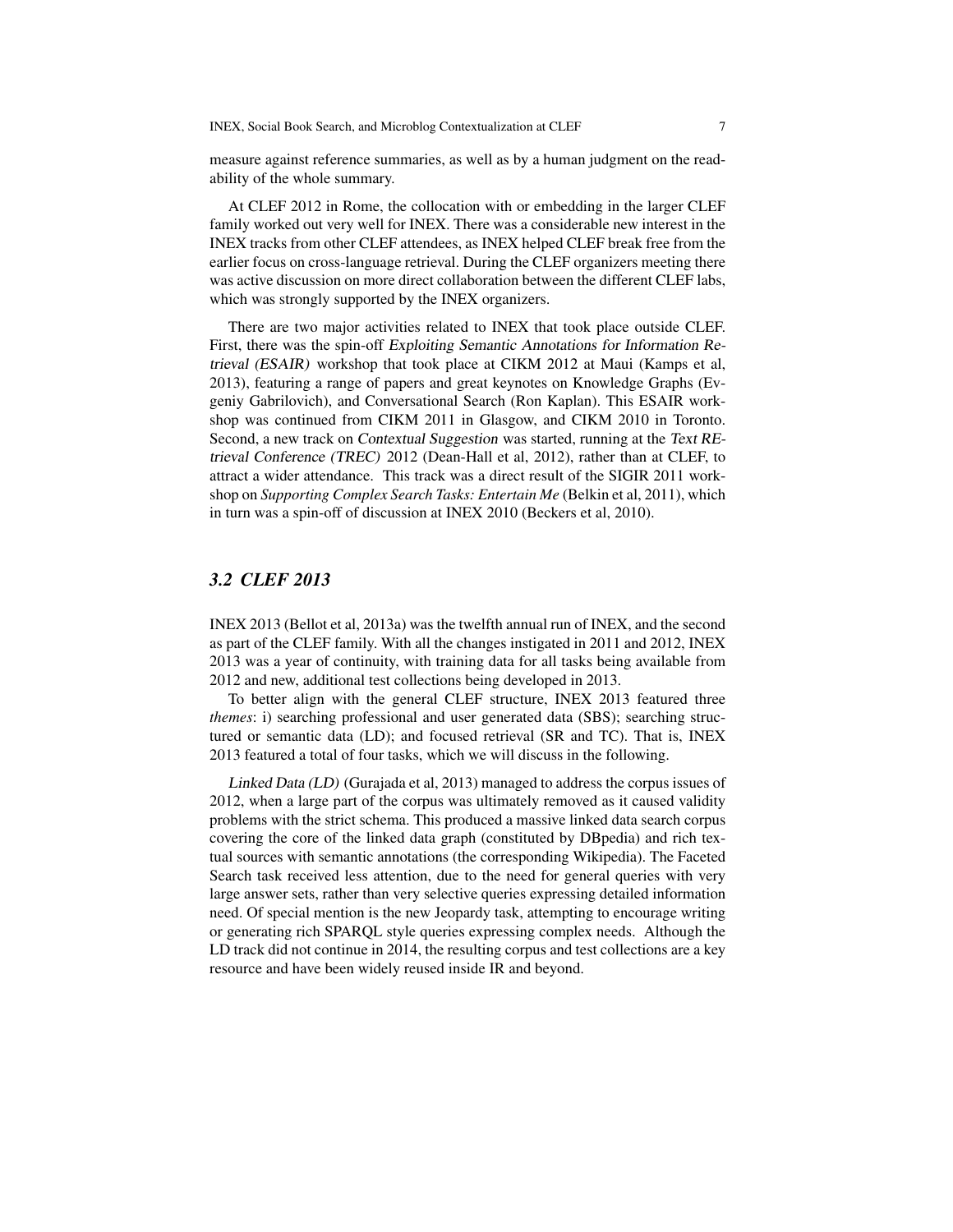As explained in the section above, Snippet Retrieval (SR) (Trappett et al, 2013) was carried over from INEX 2012 as it ran so late for 2012 that it was decided to view this as early for 2013, effectively creating a 21 month cycle for INEX 2013. So the same topic set was used, additional runs were requested, and all judgments on snippet and document relevance were completed. As now a wealth of data for evaluating snippet retrieval was available, INEX 2013 presented the last year of the SR track.

Social Book Search (SBS) (Koolen et al, 2013) continued strong with the social book data. In particular the detailed statements of request, detailed user profiles and personal book catalogues, and expert book recommendations from the LibraryThing forums, proved very valuable data for research, as one of the few examples of social data being of general interest, and less fraught with privacy concerns. By popular demand of some participants, a small scale continuation of the "Prove It" task on the scanned book corpus was permitted by the track organizers, but the main focus was on the social book search tasks.

Tweet Contextualization (TC) (Bellot et al, 2013b) was picking up momentum, creating a test collection with 120 tweets over INEX 2012 and 2013. This was reflected by advance approaches, with the better systems combining NLP pipelines, twitter specific processing, and IR finesse, realizing the broader track's goals to bridge IR and NLP approaches.

At CLEF 2013 in Valencia, there was a clear feeling of return-on-investments: all tracks were now stable and rerunning, and clearly attracting new participants from the broader CLEF community. At the same time, the increasing number of labs and tracks at CLEF led to an increasing competition for attention, and to thinning down the participation per track and task. This already led to the introduction of (or rather read: the restriction to) three themes in 2013 mentioned above, and continued in 2014 with pressure to reduce the number of tracks within INEX. This led the main organizers of INEX to discussions on whether to continue the INEX as a track, or split up the INEX tracks into 2-3 separate CLEF tracks, hence effectively discontinuing INEX. On a more positive note, intense discussion with the Cultural Heritage in CLEF (CHiC) lab led to the decision to fold CHiC into the Social Book Search Track of INEX in 2014, as an Interactive Social Book Search (iSBS) track.

There are three major activities related to INEX that took place outside CLEF. First, the spin-off ESAIR workshop continued at CIKM 2013 in San Francisco (Bennett et al, 2014), with a range of papers and keynotes on Wikification (Dan Roth), Reading difficulty annotation (Kevyn Collins-Thompson) and UI/UX for semantic annotations (Marti Hearst). Second, the spin-off Contextual Suggestion Track continued at TREC in 2013 (Dean-Hall et al, 2013). Third, a spin-off of the Social Book Search Track was the Structure Extraction (SE) task ran at ICDAR 2013 (Doucet et al, 2013), with the aim of evaluating automatic techniques for deriving structure from OCR and building hyperlinked table of contents.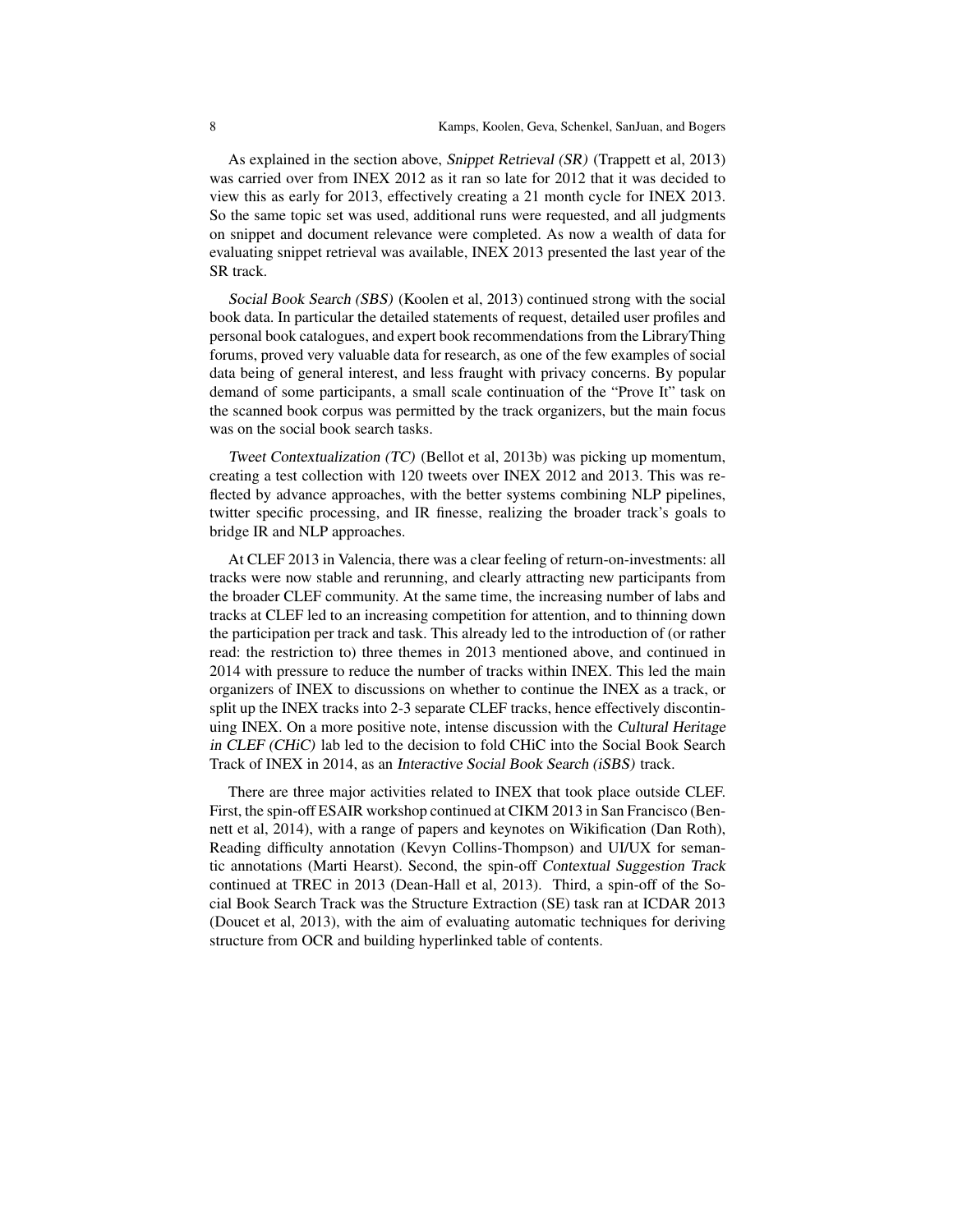### *3.3 CLEF 2014*

INEX 2014 (Bellot et al, 2014a) was the thirteenth annual run of INEX, and the third as part of the CLEF family. Although INEX originally merged into CLEF as a "super lab" having a large number of tracks like ImageCLEF at the time, and now also absorbed the CLEF's CHiC lab, it fully complied with the CLEF structure and limited itself to three tracks. Hence, INEX 2014 was more focused and featured three tasks, described now.

Interactive Social Book Search (iSBS) (Hall et al, 2014) was an exciting merge of the CHiC and INEX communities, with overwhelming support of the broader information science community, in order to run a large scale interactive track.

Interactive Social Book Search Track investigating user information seeking behavior when interacting with various sources of information, for realistic task scenarios, and how the user interface impacts search and the search experience.

The CHiC track (Petras et al, 2012, 2013) struggled with Europeana data, and with clear connections to the system-centric part of IR. INEX had run successful Interactive Tracks between 2004–2010 (Nordlie and Pharo, 2012), but this line of activity lost momentum although the Amazon/LibraryThing corpus constructed for INEX iTrack experiments was still used in the SBS Track. This discussion led to federated effort of a large number of organizers to revive a user-centric interactive track at INEX, and to ensure it was seeded by the insights and challenges encountered in the system-centric SBS track. In particular, a novel type of multistage UI was developed that showed different functionality depending on the information seeking stage. Due to the relatively heavy system development in this inaugural year, a relatively modest number of 41 test persons participated in the track's user studies.

Social Book Search (SBS) (Koolen et al, 2014) finally really ended the earlier scanned books tasks, and fully focused on the social book data also used in the iSBS track. The track boosted the number of user profiles and personal catalogues made available, far beyond those occurring in the search requests, in order to satisfy the taste of recommender system approaches. Of particular note is the seamless collaboration between the SBS and iSBS tracks, with extensive discussion between the two tracks, and the feeling that this discussion was interesting and helpful for both sides, realizing the dream of IR to fully integrate its computer science and information science parts.

Tweet Contextualization (TC) (Bellot et al, 2014b) continued strong, keeping the Wikipedia corpus stable since 2012 and 2013, but using a selection of tweets from the CLEF RepLab 2013, exploiting the extensive annotated data available for the RepLab tasks. The track was running in a similar way to 2013, except for the impact of the changing character of the tweets used as topic, moving from general news to the specific product and services as used in the real-world social media monitoring part of RepLab. One of the main upshots of the track was that effective approaches for news tended to generalize to the specific realistic tweets derived from RepLab,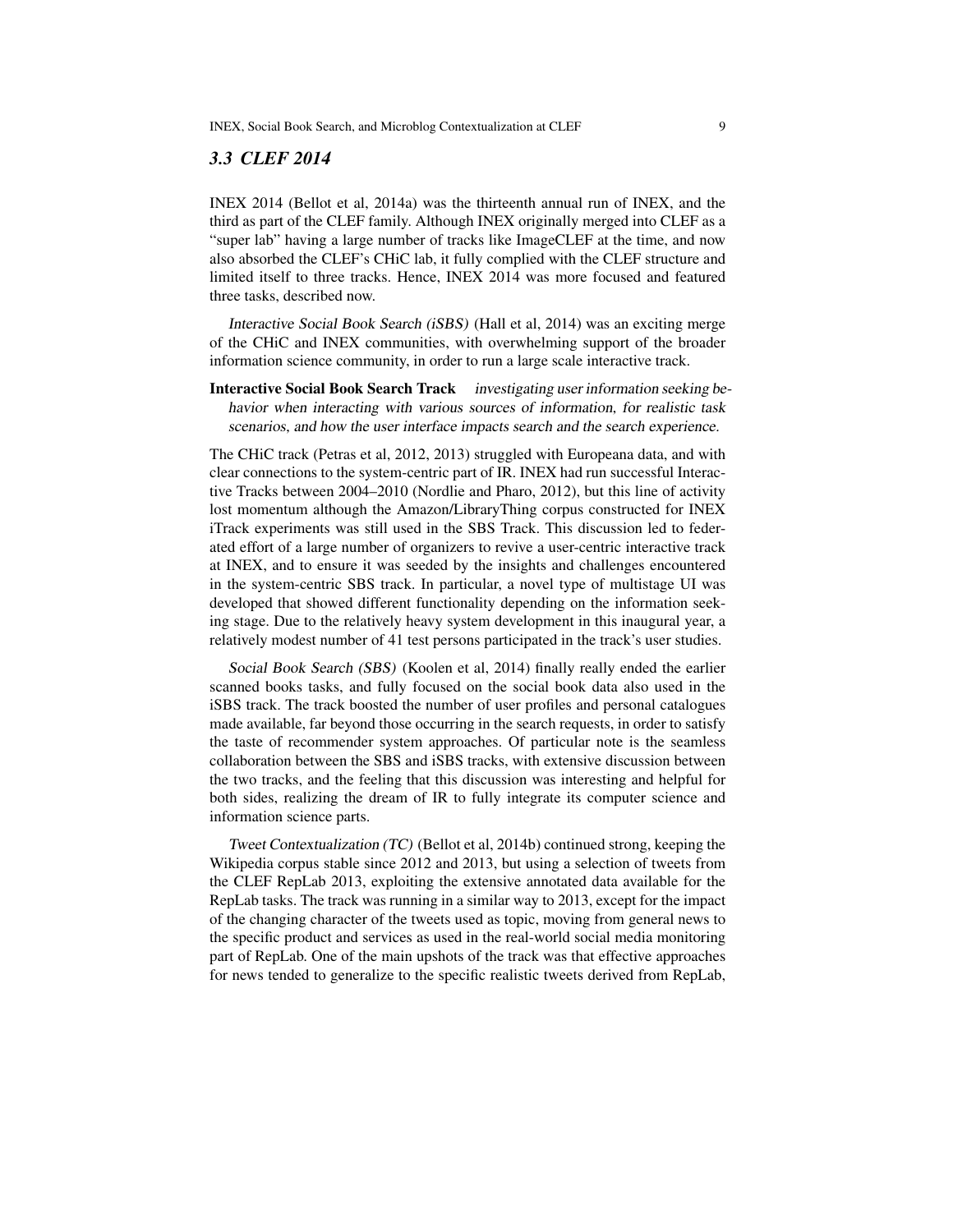demonstrating the clear value of the track's test collections. In addition to the main task in English, there was a pilot task in Spanish.

A fourth track, a continuation of the INEX Linked Data Track in collaboration with, and part of, the CLEF QA Track's QALD (QA from Linked Data) was announced, but the massive INEX corpus proved out of reach of the QALD participants and the desired collaboration didn't materialize in the end.

At CLEF 2014 in Sheffield, there were countless meetings between the iSBS and SBS track organizers, remindful of the endless discussions during the original INEX workshops at Dagstuhl. This led to an ambitious plan to boost interactive studies in a truly collaborative effort involving the largest group of organizers ever seen on any track, in any year, in any evaluation forum...

There are three major activities related to INEX that took place outside CLEF. First, the spin-off ESAIR workshop continued at CIKM 2014 in Shanghai (Alonso et al, 2015b), with a range of papers and keynotes on Semantic Search (Peter Mika) and Entity Linking (Silviu-Petru Cucerzan). Second, the spin-off Contextual Suggestion Track continued at TREC in 2014 (Dean-Hall et al, 2014). Third, a spin-off New Trends in Content-Based Recommender Systems (CBRecSys) workshop was held at RecSys 2014 (Bogers et al, 2014). As the SBS had content, ratings and catalogues but failed to attract significant numbers of researchers working on recommender systems to INEX and CLEF, a workshop was invented to feature the same data and tasks at RecSys. Although not many participated in the data challenge, the workshop was a resounding success and put content-based recommendation back on the agenda of RecSys as a first-class citizen.

## *3.4 End of INEX?*

The INEX chairs decided not to submit a lab proposal for CLEF 2015. Instead, they strongly encouraged the remaining INEX tracks to submit their own proposals and become directly embedded into CLEF. First, thanks to the fruitful collaboration with CHiC and the former INEX Interactive Track, organizers, the INEX SBS track had great momentum and continued as a CLEF 2015 lab (to be further discussed in Section 4). Second, the INEX TC Track organizers were strongly advised to resubmit a significantly updated track proposal as a new CLEF lab, but this revision required more time, and it was decided to take a leap year for planning and reflection, and resubmit as a CLEF 2016 lab (to be further discussed in Section 5).

On a historical note, the INEX organizers already planned to step out and pass on the baton to the SBS track in 2014, as there was discussion (and some sense of agreement) to merge the TC track with CLEF RepLab. As in the end the RepLab/TC merge didn't materialize, it was decided to continue with INEX for another year as the main CLEF lab label in 2014.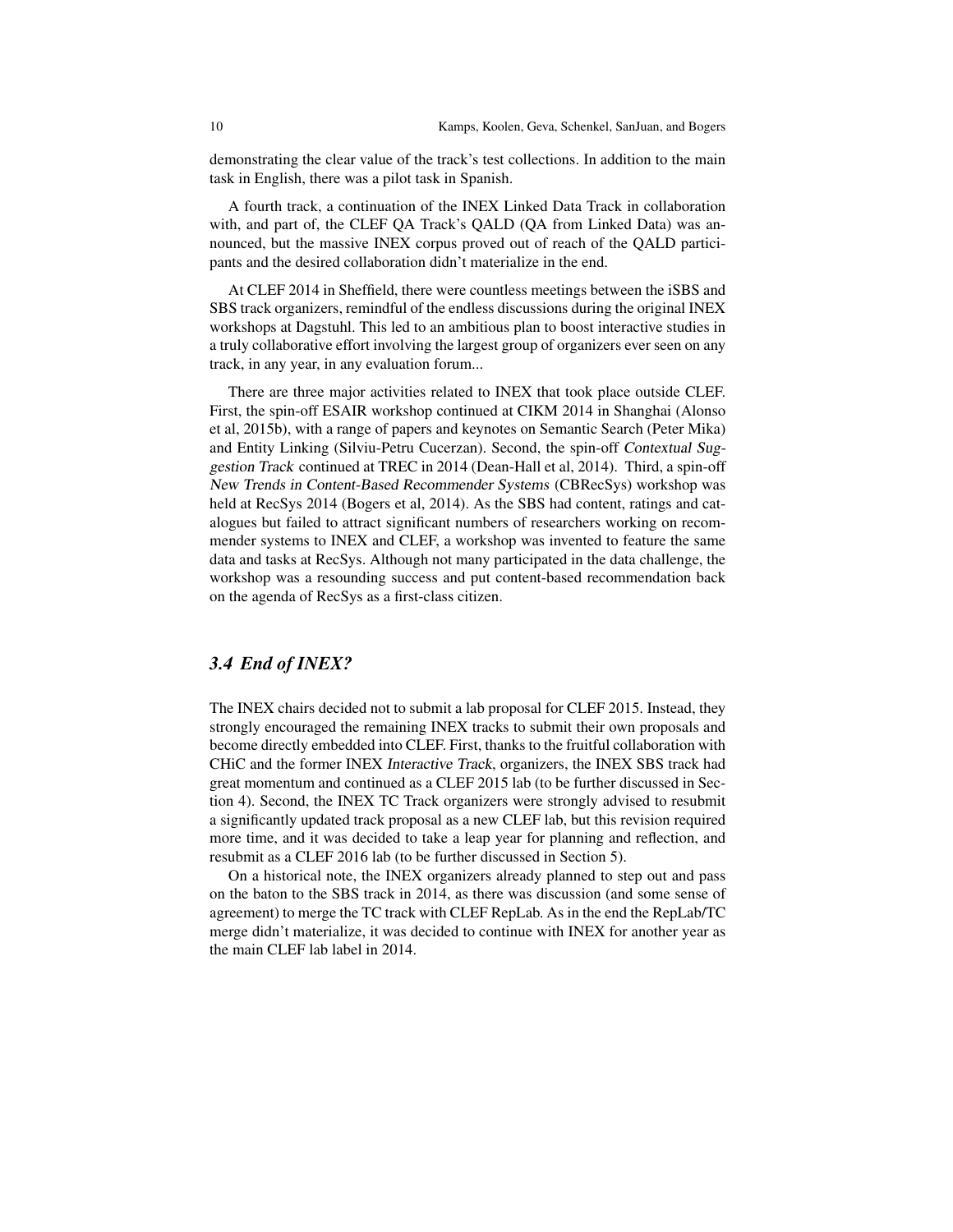| <b>Tracks</b>                       | 2015                                       | 2016                                                              |
|-------------------------------------|--------------------------------------------|-------------------------------------------------------------------|
| <b>SBS</b> Overview                 | Koolen et al (2015a)                       | Koolen et al (2016a)                                              |
| Suggestion<br>Interactive<br>Mining | Koolen et al (2015b)<br>Gäde et al (2015a) | Koolen et al (2016b)<br>Gäde et al (2016)<br>Bogers et al (2016a) |

Table 2 CLEF Social Book Search Tracks over the years.

#### 4 Social Book Search at CLEF

In this section, we document the Social Book Search (SBS) labs as part of CLEF 2015 and 2016. Table 2 gives an overview of the SBS activities over the year, including the specific tracks running, with references to the respective overview papers.

As detailed in the previous sections, the CLEF SBS lab stands on the shoulders of giants. It is a direct continuation of the SBS Track run at INEX since 2011, and has an even longer prehistory as the Book Search Track at INEX since 2007.

## *4.1 CLEF 2015*

The CLEF 2015 Social Book Search (SBS) lab (Koolen et al, 2015a) was the first edition of the lab running as independent CLEF lab, and the fifth edition of SBS as part of the INEX family. As the CLEF SBS lab was a direct continuation of the INEX 2014 iSBS and SBS Tracks, there were two tracks running, which we will describe in further detail now.

The Interactive Track (Gäde et al, 2015a) was a direct continuation of the INEX iSBS track running as an extensive, concerted online user experiment.

Interactive Track this is a user-centred track investigating how searchers use different types of metadata at various stages in the search process and how a search interface can support each stage in that process.

An advanced system based on the Amazon/LibraryThing book collection was made available, with a baseline faceted search interface and multi-stage search interface exhibiting different functionalities depending on the information seeking stage.

The multistage interface worked with three different user interface configurations. In the start-up stage of search (pre-focus in the Kulthau/Vakkari model) where users explore the available information, the UI displays a *browse view* providing a query specific overview of the collection and navigation by Amazon subject classification as well as dense search results with title and ratings. In the main stage of search (focus in the Kulthau/Vakkari model) where users do an in-depth search and collect the relevant information, the UI displays the *search view* with a rich facetted search interface with more detail on each book result – this view is corresponding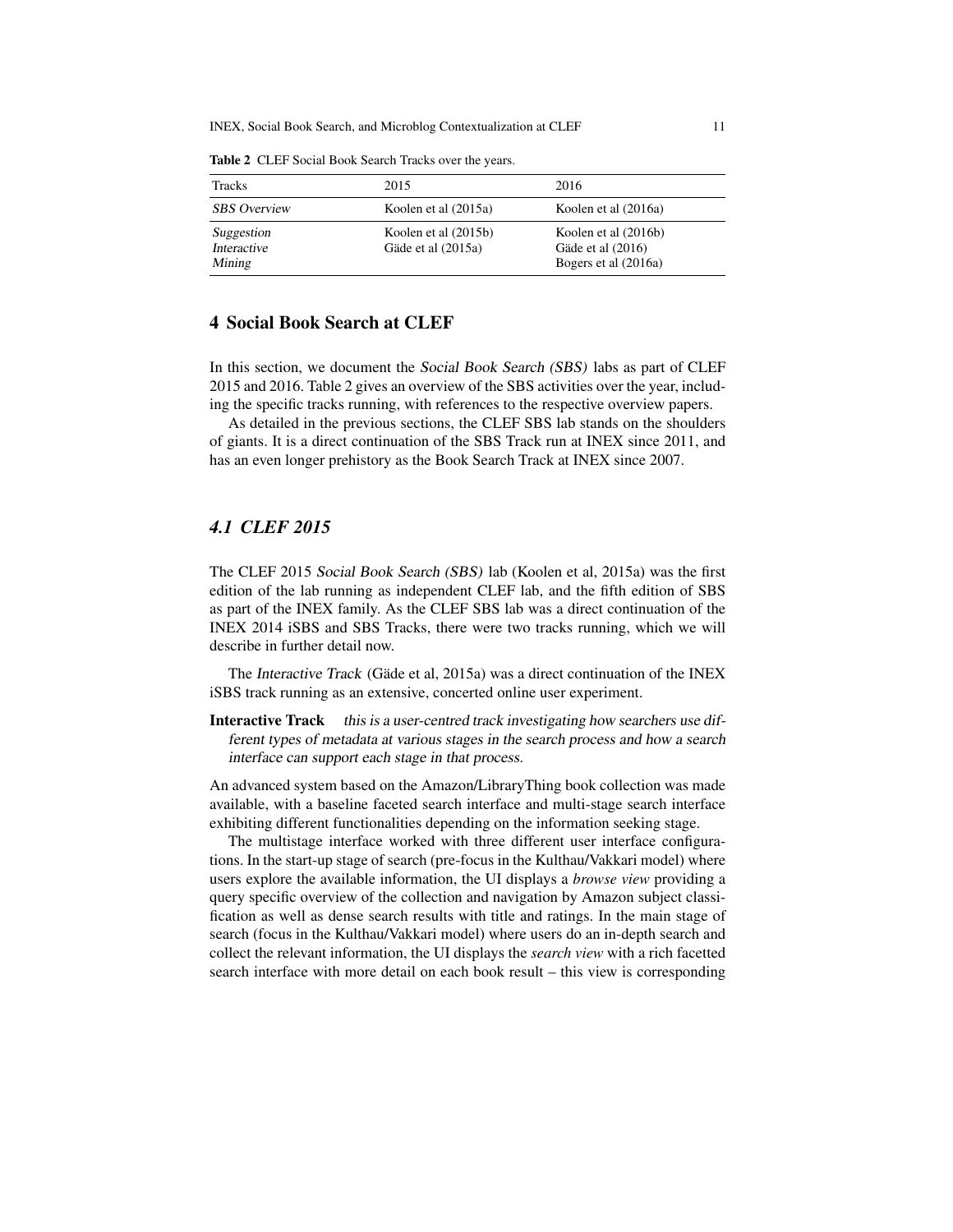to advanced UIs as evolved in e-commerce and professional applications. In the final stage of search (post-focus in the Kulthau/Vakkari model) where users review and refine the selected information, and backtrack when needed, the UI displays the *book bag view* with all selected results and notes, plus providing a display of detailed information about each selected book.

In addition to the extensive, and innovative, system design and system building, about 200 test persons took part in the online user study comparing a tradition UI with the multi-stage UI, for both purposeful search and non-goal oriented search tasks, providing a very rich set of data for further analysis.

The Suggestion Track Koolen et al (2015b) was the direct continuation of the INEX SBS track, focusing on IR for dealing with professional and user-generated data, and for exploring search that combines aspects of retrieval and content-based recommendation in a natural way.

Suggestion Track this is a system-centred track focused on the comparative evaluation of systems in terms of how well they rank search results for complex book search requests that consist of both extensive natural language expressions of information needs as well as example books that reflect important aspects of those information needs, using a large collection of book descriptions with both professional metadata and user-generated content.

The topics of 2015 were selected to include both a narrative statement of request (satisfying the needs of retrieval approaches) as well as one or more example books (satisfying the needs of recommender systems approaches). In addition, topics and book recommendations were humanly annotated, e.g., whether the example books or suggested books were positive (the requester wanted more like this, or responded positively recommended this), or negative, or neutral (no clear value judgement is expressed), in order to facilitate further analysis of the results. This led to an incredibly rich test collection, with a very high degree of realism as all requests and judgments are derived from LibraryThing forum data, supporting a wide range of experiments and deep analysis. Far more attention was given to appropriate recommender system evaluation, in order to attract those researchers to the track.

At CLEF 2015 in Toulouse, a large fraction of the many organizers were present, and there was a general sense of pride and content about the large efforts but also large achievements of this year. Of further special notice is the keynote on Polyrepresentation in Complex Book Search (Ingo Frommholz). The decision to spin off SBS as an independent CLEF lab clearly gave new impetus, and both tracks grew considerably.

There are four major activities related to SBS that took place outside CLEF.<sup>1</sup> First, the spin-off ESAIR workshop continued at CIKM 2015 in Melbourne (Balog et al, 2016b). Second, the spin-off Contextual Suggestion Track continued at TREC 2015 (Dean-Hall et al, 2015). Third, the spin-off New Trends in Content-Based

<sup>&</sup>lt;sup>1</sup> In fact, there was also a related Graph Search and Beyond (GSB) workshop at SIGIR 2015 in Santiago de Chili (Alonso et al, 2015a), but this was a further spin-off of INEX rather than of SBS.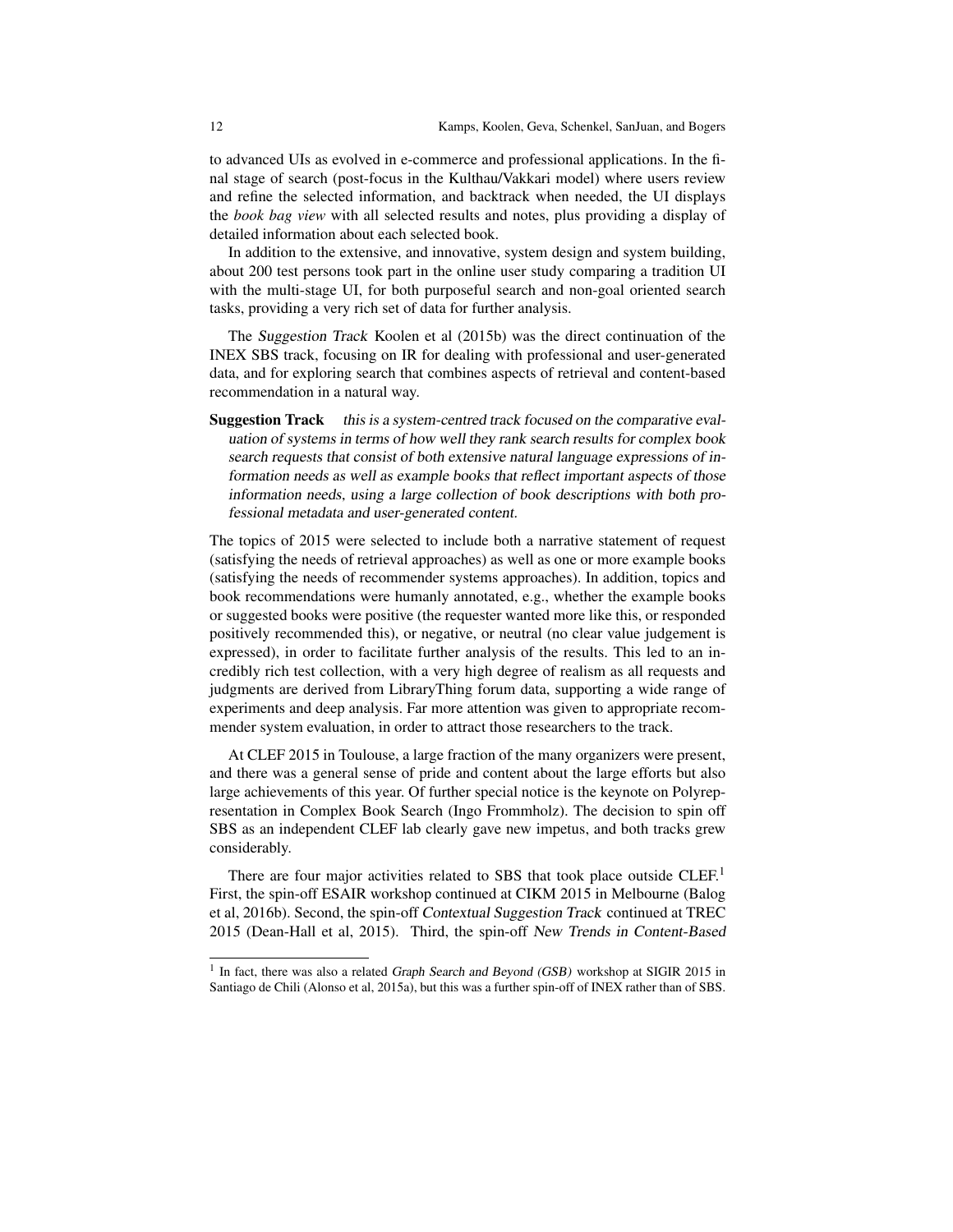Recommender Systems (CBRecSys) workshop continued at RecSys 2015 (Bogers and Koolen, 2015). Fourth, as mentioned above, a spin-off Supporting Complex Search Tasks (SCST) workshop was run at European Conference on Information Retrieval (ECIR) in Vienna (Gäde et al,  $2015b$ ). This workshop was a result of the CHiC and INEX interactive activities as part of the iSBS track, which wanted a midcycle deadline around ECIR, in order to finish the first round of activities timely, and reflect on the broader discussion and ways to take it forward.

# *4.2 CLEF 2016*

The CLEF 2016 Social Book Search (SBS) lab (Koolen et al, 2016a) was the second run as independent CLEF lab, and sixth edition of SBS as part of the INEX family. The CLEF 2016 SBS lab continued the two existing tracks, and added a new track with a data mining/NLP focus. Hence, there were three tracks running, which we will describe in further detail now.

The Interactive Track Gäde et al (2016) could cash in on all the development investments of the last two years, and ran a very similar track with minor refinements in the system and experimental setup, but with a large number of additional test persons in the user studies. One of the innovations was that also some of the LibraryThing requests from the forums (as used as topics in the Suggestion Track in the year before) were made part of the interactive experiments. Again a wealth of data was created (questionnaires and logs), but also again time to do a proper analysis of this rich data was running short, and regrettably only initial analysis was done and reported in the overview papers.

The Mining Track Bogers et al (2016a) was a new addition to the track instigated by the observations in earlier years on the selection of suitable forum topics for use in the track, aiming to extract more information from the narrative part of the forums (or add other social media data).

Mining Track this is a new track focused on detecting book search requests in forum posts for automatic book recommendation, as well as detecting and linking book titles in online book discussion forums.

This led to two tasks, the first being the *book search request identification* task, in which the goal is to identify which threads on online forums are book search requests and locate the opening post with the actual request. This task directly serviced a need of the track, as the process of selecting suitable topics, e.g., those containing a book request proper and enough book recommendations, was always done with a combination of scripts and manual inspection, that felt suboptimal. The data of earlier years presented suitable training data for effective classifiers. The second task was the *book linking* task, in which the goal is to recognize book titles in forum posts and link them to the corresponding metadata record through their unique book ID. This tasks was also in response to a direct need of the track, as it was observed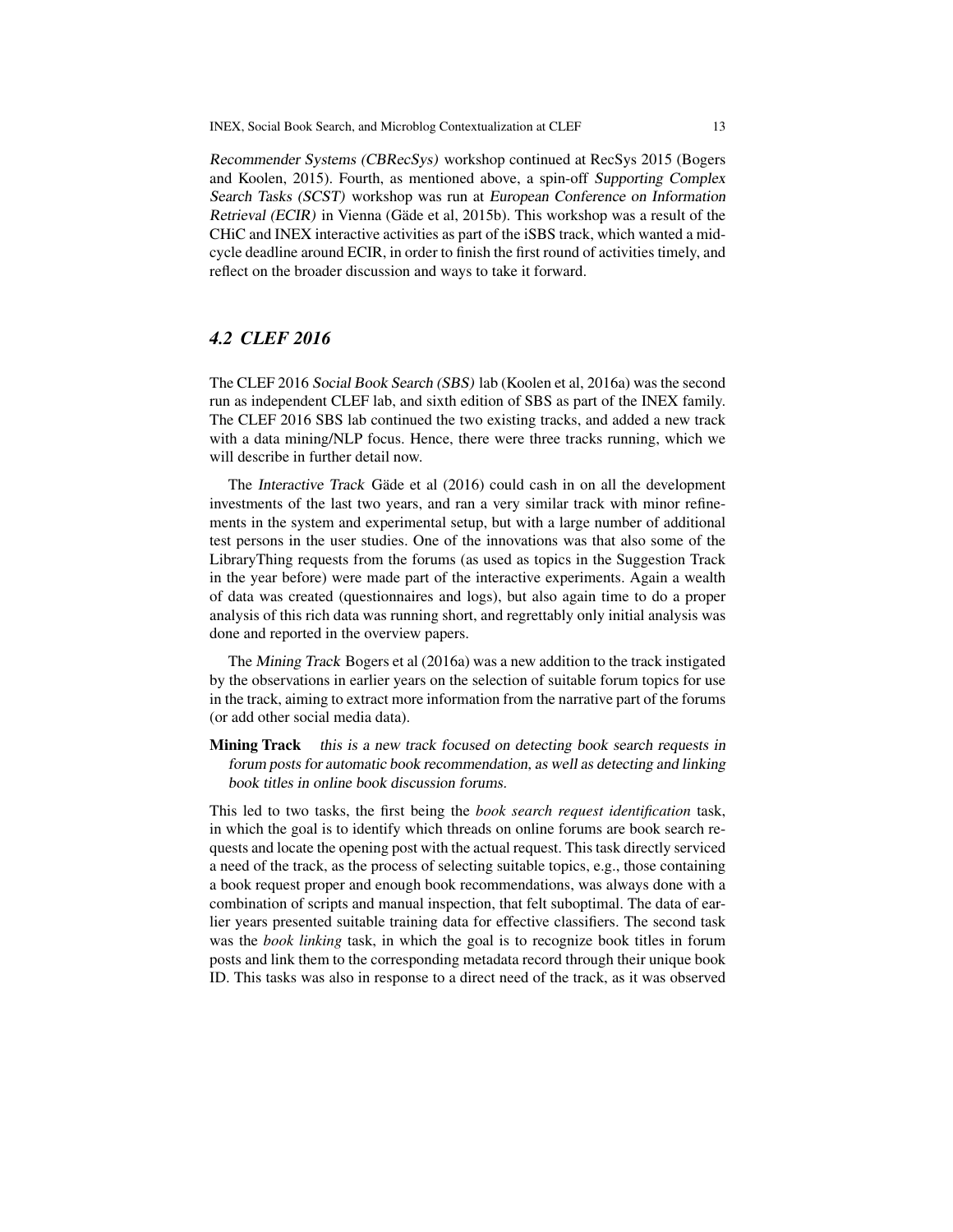that most, but not all, book suggestions can be extracted from the narrative part of the forum discussions, as not all book recommendations are properly annotated in the forum data. Again, the data of earlier years, hiding the explicitly annotated instances, provided ample training data for effective classifiers. These tasks would allow the track to go beyond the LibraryThing forums, and a large dump of Reddit book related discussion was part of the track, enabling the automatic classification of raw forum data into the format required by, or most useful for, the SBS track.

The Suggestion Track Koolen et al (2016b) could also cash in on all the development investments of the last two years, and ran a very similar track with minor refinements in the setup, but with a large number of additional run and new groups joining the track. The innovations in the track setup were minor things making the setup even more perfect. To give an example, the removal of the few out of corpus recommendations: books recommended in the forum that are not in the Amazon collection, which doesn't affect the relative system ranking but gives slightly more accurate scores. Perhaps the main innovation was in the submitted systems, where the very rich data setup was used for the first time to train very specific word embeddings, that proved to be very effective.

The SBS sessions at CLEF 2016 in Évora featured strong attendance of participants and organizers, and included a keynote on the reception of literature and book search (Pertti Vakkari). In addition to the lab at CLEF, there are two major activities related to SBS that took place outside CLEF. First, the spin-off Contextual Suggestion Track continued at TREC 2016 (Hashemi et al, 2016). Second, the spin-off New Trends in Content-Based Recommender Systems (CBRecSys) workshop continued at RecSys 2016 (Bogers et al, 2016b).

### *4.3 To Be Continued?*

At CLEF 2016 in Évora, there was considerable discussion on the future of the SBS lab, as no new lab or track proposal was submitted to CLEF. It was decided to take a sabbatical year for the track in 2017: with no track or lab running, but a year of reflection, with the intent to come back with a new lab proposal in 2018.

There was however, a second instance of the Supporting Complex Search Tasks (SCST) workshop, now held at the ACM SIGIR CHIIR Conference in Oslo (Koolen et al, 2017). The CHIIR workshop generate many new plans, and clearly demonstrated the need for a track as iSBS which promotes direct collaboration between system-centric and user-centric researchers across the field of IR.

However, despite the many great plans, no concrete proposal was made for a 2018 track at CLEF, mostly due to staffing issues, as the same group of organizers was coordinating most of the work continuously for over a decade. The work on promoting and facilitating interactive IR systems and experiments does however continue with full force at the Barriers to Interactive IR Resources Re-use (BIIRRR)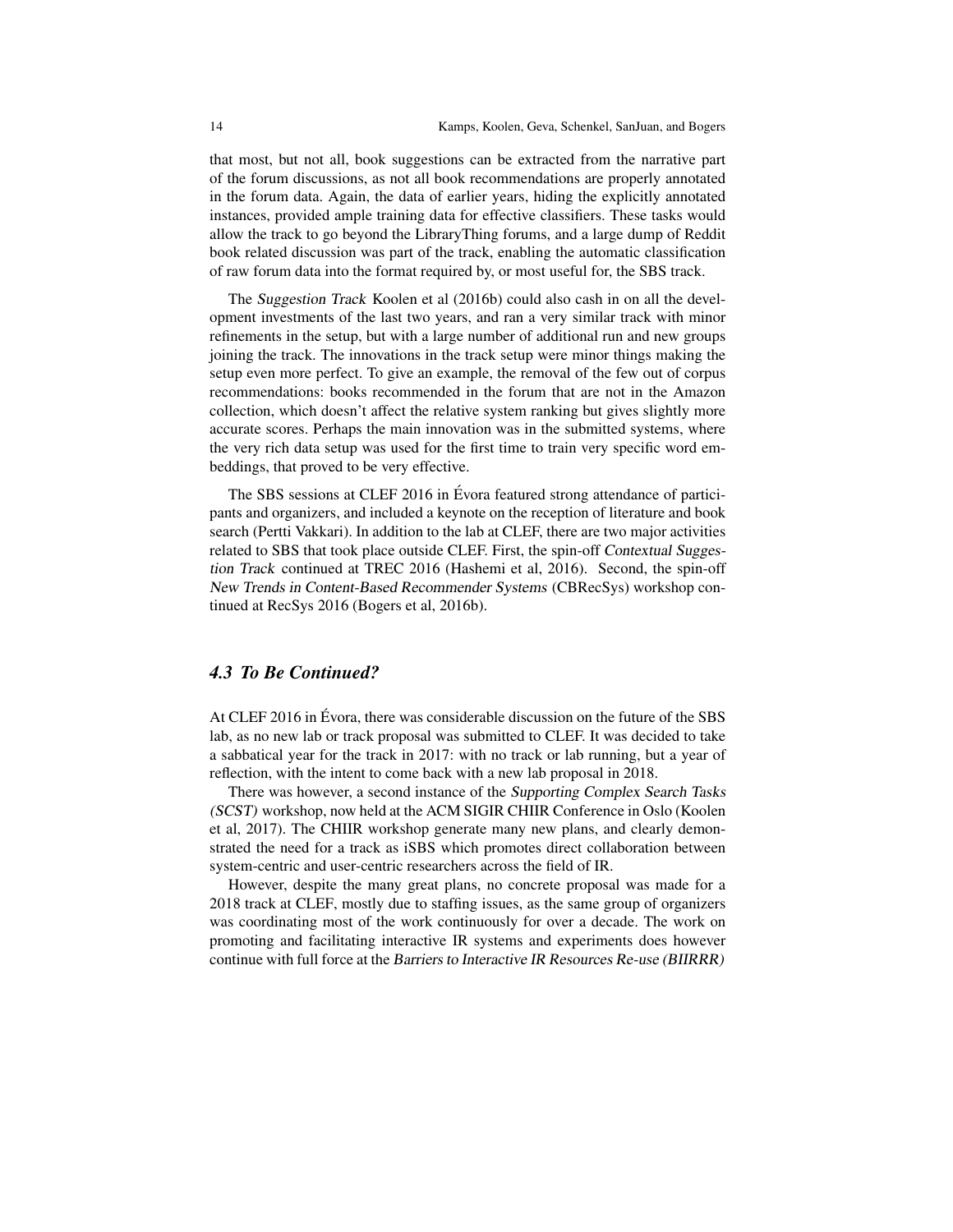INEX, Social Book Search, and Microblog Contextualization at CLEF 15

| Tracks                              | 2016                  | 2017                                       | 2018                 |
|-------------------------------------|-----------------------|--------------------------------------------|----------------------|
| MC <sub>2</sub> Overview            | Goeuriot et al (2016) | Ermakova et al (2017a) Hajjem et al (2018) |                      |
| Workshop Report                     | Ermakova et al (2016) |                                            |                      |
| <b>Content Analysis</b>             |                       | Ermakova et al (2017b)                     |                      |
| Search and Timeline                 |                       | Goeuriot et al (2017)                      |                      |
| Cross Language/Argumentative Mining |                       |                                            | Cossu et al $(2018)$ |

Table 3 CLEF Cultural Microblog Contextualization Tracks over the years.

workshops held at the Conference on Human Information Interaction and Retrieval (CHIIR) in 2018 (Bogers et al, 2018) and 2019 (Bogers et al, 2019).

## 5 Cultural Microblog Contextualization at CLEF

In this section, we document the Microblog Contextualization (MC2) labs as part of CLEF 2016–2018. Table 3 gives an overview of the MC2 activities over the year, including the specific tracks running, and with references to the respective overview papers.

We include a brief discussion of the MC2 lab as it has a long prehistory as the INEX Tweet Contextualization track (2012–2014), which in turn was derived from the pre-CLEF INEX QA track since 2011.

## *5.1 CLEF 2016*

The CLEF 2016 Cultural Microblog Contextualization (MC2) lab (Goeuriot et al, 2016) was the first edition run as independent CLEF lab, and sixth edition as part of the INEX family.

After a year of reflection amongst the organizers of the INEX Tweet Contextualization Track in 2015, the track organizers submitted a significantly changed lab proposal to CLEF 2016, which was accepted as a workshop for CLEF 2016.

It is important to stress that Cultural Microblog Contextualization (MC2) lab was run as a workshop, and not as a regular CLEF track or lab. This despite its heavy focus on gathering, organizing, and delivering a relevant social data related to events generating a large number of micro-blog posts and web documents (such as, and in particular, cultural festivals). This resulted in an impressive amount of data and a pilot task, which are described in detail in (Ermakova et al, 2016).

This extensive corpus created in 2016 was used to support a proper MC2 lab in the following year.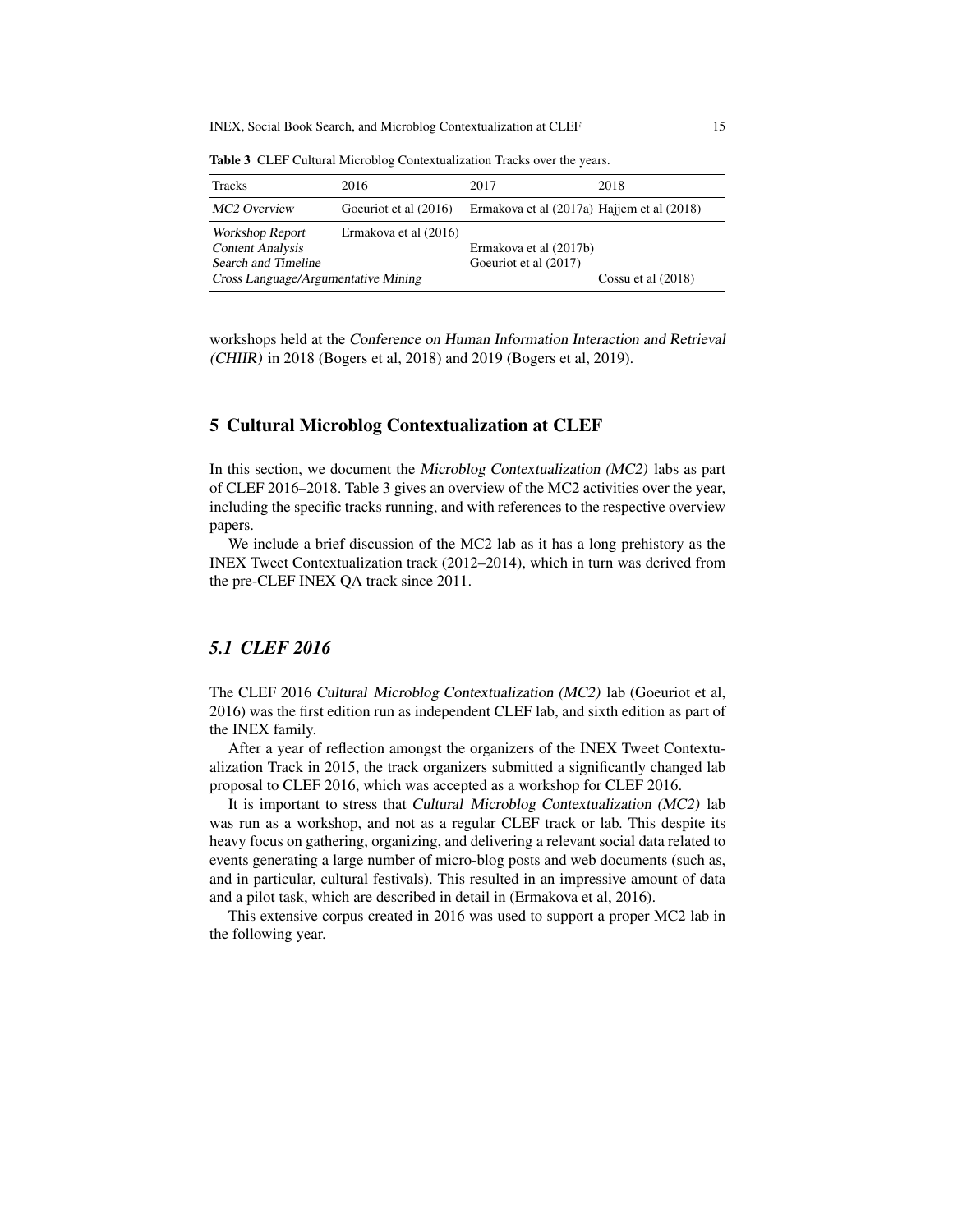#### *5.2 CLEF 2017*

The CLEF 2017 Cultural Microblog Contextualization (MC2) lab (Ermakova et al, 2017a) was the second edition run as independent CLEF lab, and seventh as part of the INEX family.

Microblog Contextualization (MC2) deals with how cultural context of a microblog affects its social impact at large. This involves microblog search, classification, filtering, language recognition, localization, entity extraction, linking open data and summarization. MC2 at CLEF 2017 featured three tasks.

Content Analysis (Ermakova et al, 2017b) was a new track on the NLP end of the spectrum, dealing with a number of classification tasks that are a prerequisite for other tasks involving noisy social media data.

Content Analysis Track Given a stream of microblogs, filter out microblogs dealing with festivals and perform language(s) identification, event localization, author categorization, DBpedia entities recognition and automatic summarization of linked wikipedia pages in four languages.

Some of these subtasks were based on the filtering and priority tasks of RepLab 2014.

Microblog Search (Goeuriot et al, 2017) was a new task to locate the most relevant microblog posts in the corpus, in response to a cultural query about festivals in Arabic, English, French, or Spanish.

Microblog Search Track Given a cultural entity as a set of WikiPedia pages: i) retrieve relevant microblogs for an entity; or ii) summarize the most informative microblogs.

The topics and queries were extracted in various ways from social media or review corpora.

Timeline Illustration, also documented in (Goeuriot et al, 2017), had the goal of retrieving all relevant tweets dedicated to each event of a festival, according to the program provided.

Time Line Illustration Track The goal of the Timeline illustration based on Microblogs is to provide, for each event of a cultural festival, the most interesting tweets.

The track focused on four large festivals, two music and two theater festivals in France and the UK.

### *5.3 CLEF 2018*

The Cultural Microblog Contextualization (MC2) lab continues at CLEF 2018 (Hajjem et al, 2018), which is its third run as a CLEF lab, and eighth edition as part of the INEX family.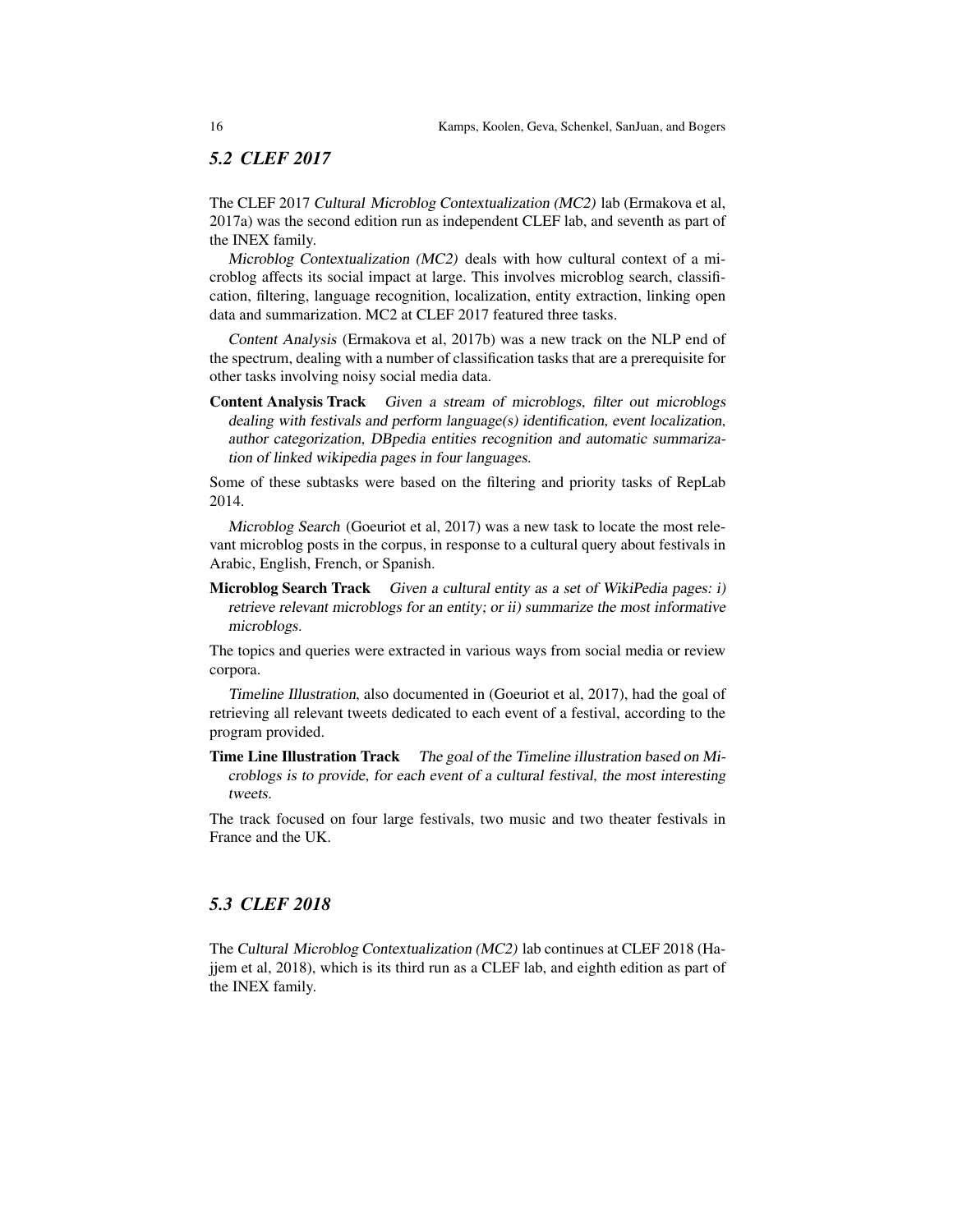In 2018, the Microblog Contextualization (MC2) lab shifted its focus to *Multilingual Cultural Mining and Retrieval*. The lab promoted developing processing methods and resources to mine the social media sphere surrounding cultural events such as festivals. This requires to deal with almost all languages and dialects as well as informal expressions. A total of three tracks were organized in 2018.

The cross language task (Cossu et al, 2018) was specific to movies.

Cross Language Cultural Retrieval over MicroBlogs Track investigating: a) small microblogs multilingual information retrieval in Arabic, English, French and Latin languages; b) microblogs bilingual information retrieval for tuning systems running on language pairs; c) microblog monolingual information retrieval based on 2017 language identification.

Topics were extracted from the French VodKaster website that allows readers to get personal short comments (or "microcritics") about movies. The challenge of the task was to find related microblogs in four different languages in a large archive.

The argumentation mining task (Cossu et al, 2018) aimed to automatically identify reason-conclusion structures from text, which can model the position, stance or attitude (as expressed via Twitter microblogs) of a social web user about a cultural event.

Mining Opinion Argumentation Track investigating: a) polarity detection in microblogs; b) automatic identification of argumentation elements over microblogs and Wikipedia; c) classification and summarization of arguments in texts.

The idea was to perform a search process on a massive microblog collection that focuses on claims about a given festival.

In addition, there was a new pilot task on dialect or language variation detection using a new corpus, and extending the earlier 2017 language recognition task.

Dialectal Focus Retrieval Track investigating: a) Arabic dialects in blogs, microblogs and video news transcriptions; b) Spanish language variations in blogs, microblog and journals.

## *5.4 To Be Continued?*

At CLEF 2018 in Avignon, there was extensive discussion on the future of the Cultural Microblog Contextualization (MC2) lab as no new lab or track proposal was submitted to CLEF 2019. The track addressed an important area of research, and managed to attract a strong base of participants with ongoing research and interest in this area, and plans for follow-up activities within CLEF or elsewhere are ongoing. The main result of the Microblog Contextualization (MC2) tracks, however, is a great number of unique test collections that can be used for future experiments.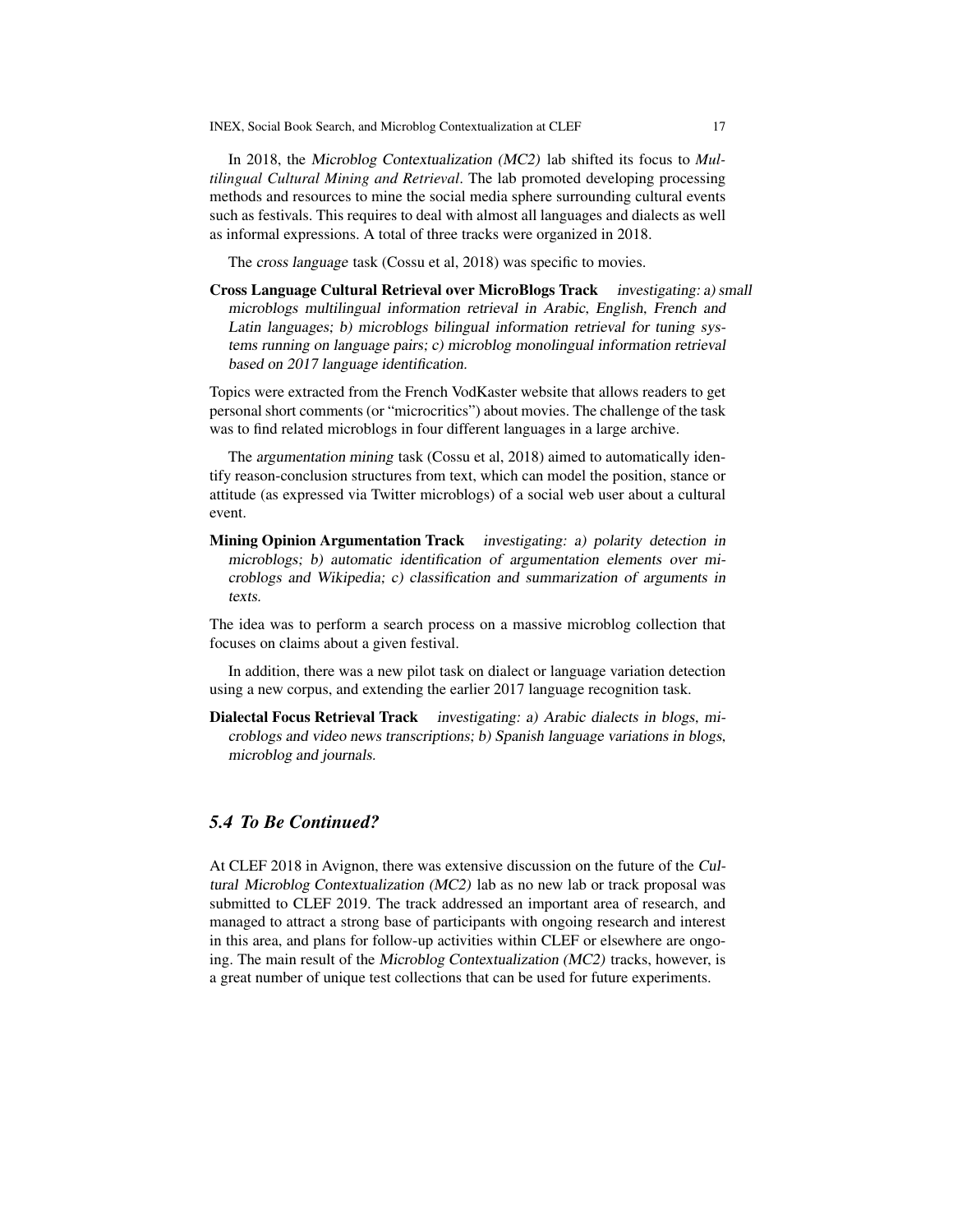### 6 Discussion and Conclusions

This completes our rundown of the INitiative for the Evaluation of XML Retrieval (INEX) lab of CLEF 2012–2014, and follow up CLEF Social Book Search (SBS) lab (2015–2016) and CLEF Cultural Microblog Contextualization (MC2) lab (2016–2018). We emphasize the INEX and SBS activities, as it's too early to look back on the MC2 lab which is still in full swing at the time of writing.

As we promised in the introduction, this chapter doesn't provide a definite account of these labs, as no single chapter can do justice to the massive amount of work done in the INEX and follow up labs. Rather, we hope this chapter to be useful as a starting point with references to the respective overview papers providing full details on the labs, tracks and resulting test collections. We hope that the comprehensive high level overview helps convey the impressive breadth and scope of activities spanning many years, trying to highlight some relations between various activities inside and outside CLEF that may not be immediately apparent, thereby also highlighting some of the important developments in the field during these years.

There is one aspect in which this chapter is significantly lacking: one of the main impacts of the labs is in all the research papers it enabled and encouraged: the numerous track participation papers in the CLEF working notes, the many conference papers derived from track participation, both in the CLEF conference proceedings as in other proceedings and journals, as well as all the other papers that use some of benchmarks. As a case in point, Google Scholar lists over well over four thousand papers that mention INEX. Understanding the impact of INEX in particular, and CLEF in general, would need to take this research uptake into account.

One of INEX's key contributions to IR is that it has been completely volunteer run since 2002, with all organization and activities crowdsourced to the participants: from the start (proposal of tracks and tasks) until the end (topic creation, topic assessment). This created a generation of researchers that were touched by INEX, and all contributed to its great success. Just to mention a selection of key organizers involved in 2012–2018: P. Bellot, T. Bogers, T. Chappell, J. Cossu, A. Doucet, L. Ermakova, S. Geva, L. Goeuriot, S. Gurajada, M. Gäde, M. Hajjem, M. A. Hall, I. Hendrickx, H. C. Huurdeman, J. Kamps, G. Kazai, M. Koolen, M. Landoni, M. Marx, A. Mishra, V. Moriceau, J. Mothe, P. Mulhem, J.-N. Nie, M. Preminger, G. Ramírez, E. SanJuan, M. Sanderson, E. Sanjuan, R. Schenkel, F. Scholer, A. Schuh, M. Skov, X. Tannier, M. Theobald, E. Toms, M. Trappett, A. Trotman, S. Verberne, D. Walsh, and Q. Wang. But there were countlessly more participant volunteers helping out with the tracks, and becoming part of the extended INEX family. It is through this generation of researchers, and their follow-up students, that INEX is making a lasting impact on the field for many years to come.

Acknowledgements Thanks to the CLEF Association, CLEF Conference, and CLEF Labs organizers for the wonderful support over the years, that greatly facilitated all the work reported in this chapter. Special thanks to the editors of this volume for support, encouragement and great flexibility.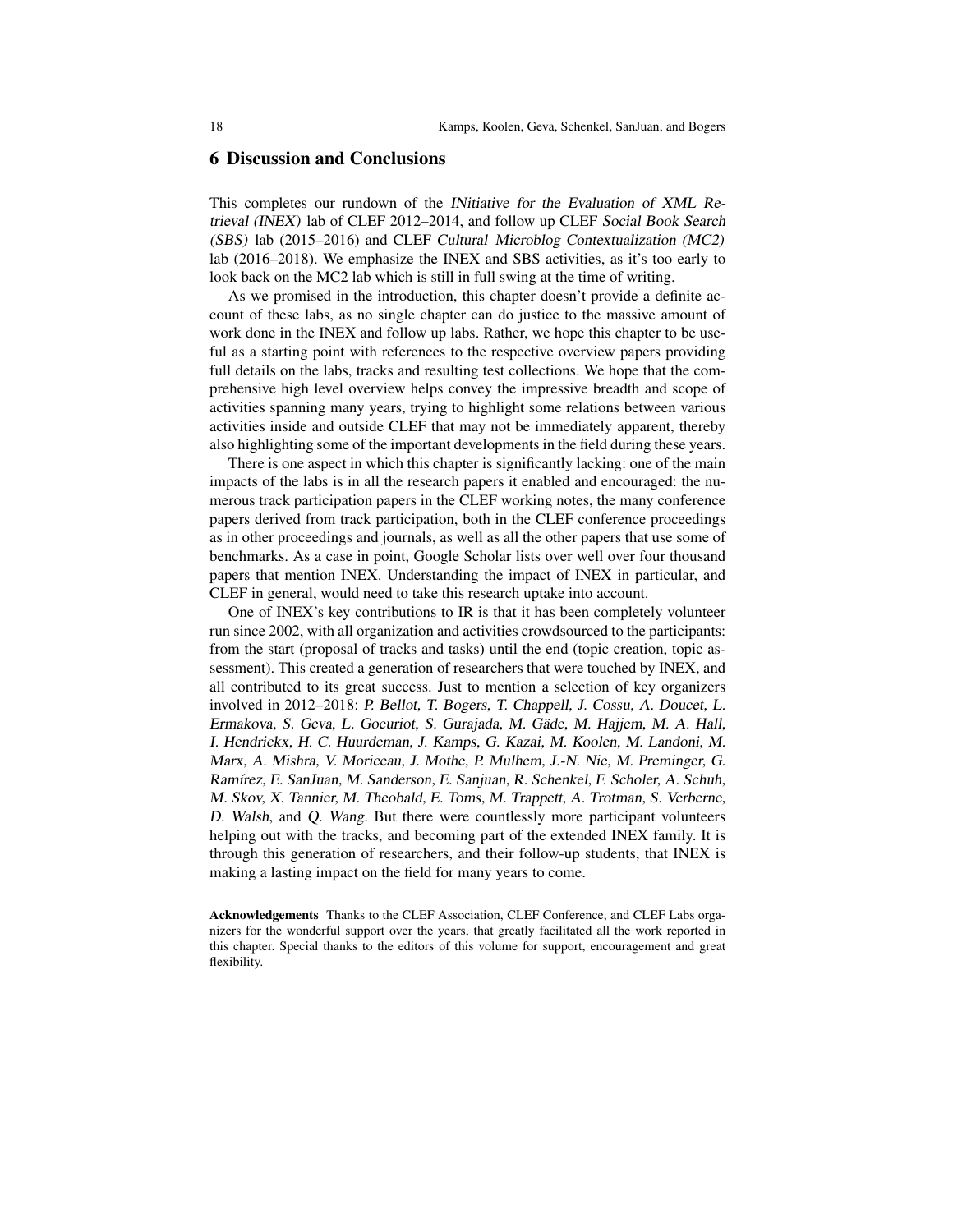#### References

- Alonso O, Hearst MA, Kamps J (2015a) Report on the first SIGIR workshop on graph search and beyond (GSB'15). SIGIR Forum 49(2):89–97, DOI 10.1145/2888422.2888436, URL http: //doi.acm.org/10.1145/2888422.2888436
- Alonso O, Kamps J, Karlgren J (2015b) Report on the seventh workshop on exploiting semantic annotations in information retrieval (ESAIR'14). SIGIR Forum 49(1):27–34, DOI 10.1145/ 2795403.2795412, URL http://doi.acm.org/10.1145/2795403.2795412
- Balog K, Cappellato L, Ferro N, Macdonald C (eds) (2016a) Working Notes of CLEF 2016 Conference and Labs of the Evaluation forum, Évora, Portugal, 5-8 September, 2016, CEUR Workshop Proceedings, vol 1609, CEUR-WS.org, URL http://ceur-ws.org/Vol-1609
- Balog K, Dalton J, Doucet A, Ibrahim Y (2016b) Report on the eighth workshop on exploiting semantic annotations in information retrieval (ESAIR '15). SIGIR Forum 50(1):49–57, DOI 10. 1145/2964797.2964806, URL http://doi.acm.org/10.1145/2964797.2964806
- Beckers T, Bellot P, Demartini G, Denoyer L, Vries CMD, Doucet A, Fachry KN, Fuhr N, Gallinari P, Geva S, Huang WC, Iofciu T, Kamps J, Kazai G, Koolen M, Kutty S, Landoni M, Lehtonen M, Moriceau V, Nayak R, Nordlie R, Pharo N, SanJuan E, Schenkel R, Tannier X, Theobald M, Thom JA, Trotman A, de Vries AP (2010) Report on INEX 2009. SIGIR Forum 44(1):38–57, DOI 10.1145/1842890.1842897, URL http://doi.acm.org/10.1145/ 1842890.1842897
- Belkin NJ, Clarke CLA, Gao N, Kamps J, Karlgren J (2011) Report on the SIGIR workshop on "entertain me": supporting complex search tasks. SIGIR Forum 45(2):51–59, DOI 10.1145/ 2093346.2093354, URL http://doi.acm.org/10.1145/2093346.2093354
- Bellot P, Chappell T, Doucet A, Geva S, Gurajada S, Kamps J, Kazai G, Koolen M, Landoni M, Marx M, Mishra A, Moriceau V, Mothe J, Preminger M, Ramírez G, Sanderson M, Sanjuan E, Scholer F, Schuh A, Tannier X, Theobald M, Trappett M, Trotman A, Wang Q (2012a) Report on INEX 2012. SIGIR Forum 46(2):50–59, DOI 10.1145/2422256.2422264, URL http:// doi.acm.org/10.1145/2422256.2422264
- Bellot P, Chappell T, Doucet A, Geva S, Kamps J, Kazai G, Koolen M, Landoni M, Marx M, Moriceau V, Mothe J, Ramírez G, Sanderson M, SanJuan E, Scholer F, Tannier X, Theobald M, Trappett M, Trotman A, Wang Q (2012b) Report on INEX 2011. SIGIR Forum 46(1):33–42, DOI 10.1145/2215676.2215679, URL http://doi.acm.org/10.1145/ 2215676.2215679
- Bellot P, Doucet A, Geva S, Gurajada S, Kamps J, Kazai G, Koolen M, Mishra A, Moriceau V, Mothe J, Preminger M, SanJuan E, Schenkel R, Tannier X, Theobald M, Trappett M, Wang Q (2013a) Overview of INEX 2013. In: (Forner et al, 2013), pp 269–281
- Bellot P, Moriceau V, Mothe J, SanJuan E, Tannier X (2013b) Overview of INEX tweet contextualization 2013 track. In: (Forner et al, 2014), URL http://ceur-ws.org/Vol-1179/ CLEF2013wn-INEX-BellotEt2013.pdf
- Bellot P, Bogers T, Geva S, Hall MA, Huurdeman HC, Kamps J, Kazai G, Koolen M, Moriceau V, Mothe J, Preminger M, SanJuan E, Schenkel R, Skov M, Tannier X, Walsh D (2014a) Overview of INEX 2014. In: Kanoulas E, Lupu M, Clough P, Sanderson M, Hall M, Hanbury A, Toms E (eds) Information Access Evaluation – Multilinguality, Multimodality, and Interaction. Proceedings of the Fifth International Conference of the CLEF Initiative (CLEF 2014), Lecture Notes in Computer Science (LNCS) 8685, Springer, Heidelberg, Germany, pp 212–228
- Bellot P, Moriceau V, Mothe J, SanJuan E, Tannier X (2014b) Overview of INEX tweet contextualization 2014 track. In: (Cappellato et al, 2014), pp 494–500, URL http://ceur-ws. org/Vol-1180/CLEF2014wn-Inex-BellotEt2014.pdf
- Bennett PN, Gabrilovich E, Kamps J, Karlgren J (2014) Report on the sixth workshop on exploiting semantic annotations in information retrieval (ESAIR'13). SIGIR Forum 48(1):13–20, DOI 10. 1145/2641383.2641387, URL http://doi.acm.org/10.1145/2641383.2641387
- Bogers T, Koolen M (2015) Second workshop on new trends in content-based recommender systems (cbrecsys 2015). In: Werthner H, Zanker M, Golbeck J, Semeraro G (eds) Proceed-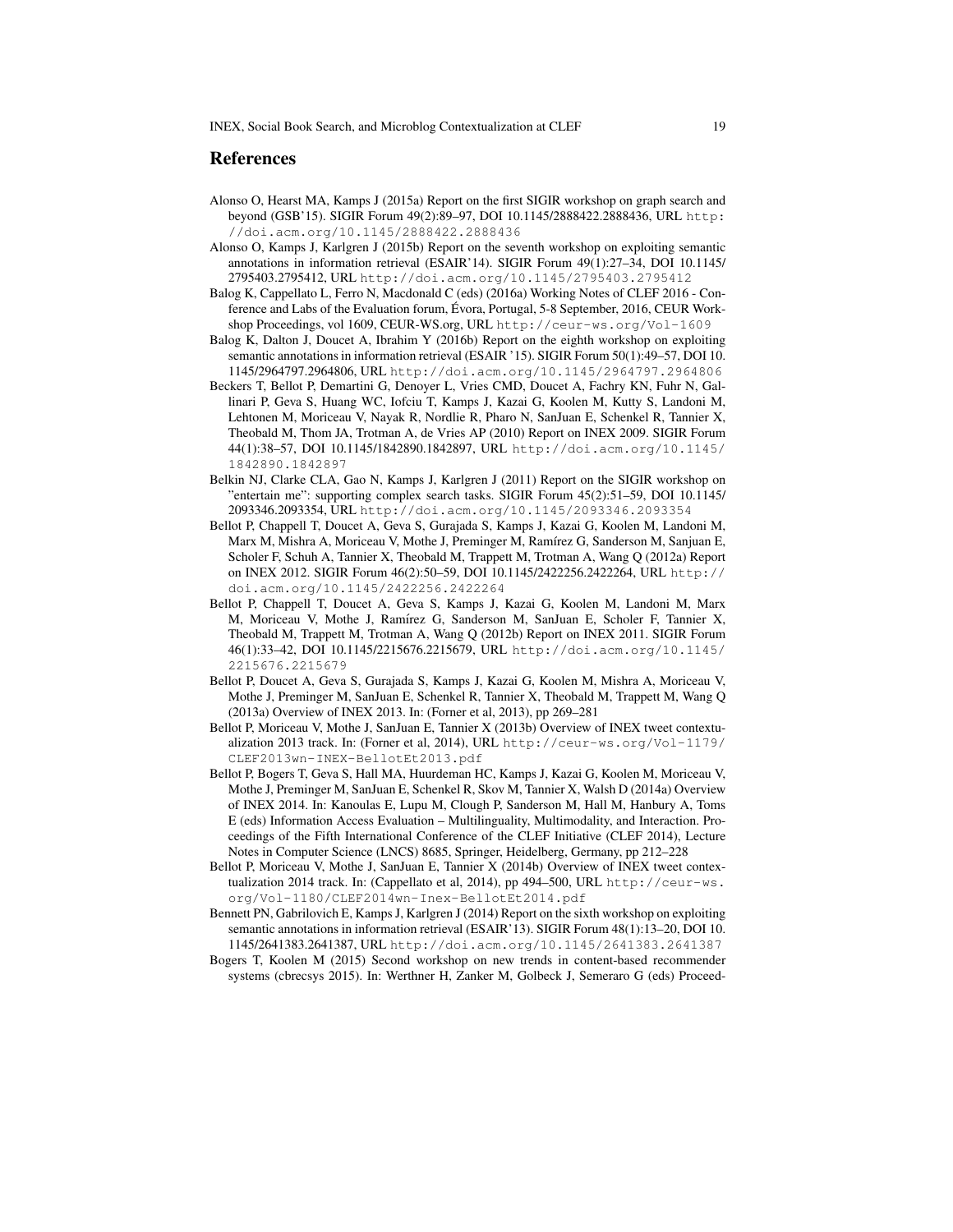ings of the 9th ACM Conference on Recommender Systems, RecSys 2015, Vienna, Austria, September 16-20, 2015, ACM, pp 339–340, DOI 10.1145/2792838.2798718, URL http: //doi.acm.org/10.1145/2792838.2798718

- Bogers T, Koolen M, Cantador I (2014) Workshop on new trends in content-based recommender systems: (cbrecsys 2014). In: Kobsa A, Zhou MX, Ester M, Koren Y (eds) Eighth ACM Conference on Recommender Systems, RecSys '14, Foster City, Silicon Valley, CA, USA - October 06 - 10, 2014, ACM, pp 379–380, DOI 10.1145/2645710.2645784, URL http://doi.acm.org/10.1145/2645710.2645784
- Bogers T, Hendrickx I, Koolen M, Verberne S (2016a) Overview of the SBS 2016 mining track. In: (Balog et al, 2016a), pp 1053–1063, URL http://ceur-ws.org/Vol-1609/ 16091053.pdf
- Bogers T, Koolen M, Musto C, Lops P, Semeraro G (2016b) Third workshop on new trends in content-based recommender systems (cbrecsys 2016). In: Sen S, Geyer W, Freyne J, Castells P (eds) Proceedings of the 10th ACM Conference on Recommender Systems, Boston, MA, USA, September 15-19, 2016, ACM, pp 419–420, DOI 10.1145/2959100.2959200, URL http: //doi.acm.org/10.1145/2959100.2959200
- Bogers T, Gäde M, Hall MM, Freund L, Koolen M, Petras V, Skov M (2018) Report on the workshop on barriers to interactive IR resources re-use (BIIRRR 2018). SIGIR Forum 52(1):119– 128, DOI 10.1145/3274784.3274795, URL https://doi.org/10.1145/3274784. 3274795
- Bogers T, Dodson S, Freund L, Gade M, Hall MM, Koolen M, Petras V, Pharo N, Skov M ¨ (2019) Workshop on barriers to interactive IR resources re-use (BIIRRR 2019). In: Azzopardi L, Halvey M, Ruthven I, Joho H, Murdock V, Qvarfordt P (eds) Proceedings of the 2019 Conference on Human Information Interaction and Retrieval, CHIIR 2019, Glasgow, Scotland, UK, March 10-14, 2019, ACM, pp 389–392, DOI 10.1145/3295750.3298965, URL https://doi.org/10.1145/3295750.3298965
- Cappellato L, Ferro N, Halvey M, Kraaij W (eds) (2014) Working Notes for CLEF 2014 Conference, Sheffield, UK, September 15-18, 2014, CEUR Workshop Proceedings, vol 1180, CEUR-WS.org, URL http://ceur-ws.org/Vol-1180
- Cappellato L, Ferro N, Jones GJF, SanJuan E (eds) (2015) Working Notes of CLEF 2015 Conference and Labs of the Evaluation forum, Toulouse, France, September 8-11, 2015, CEUR Workshop Proceedings, vol 1391, CEUR-WS.org, URL http://ceur-ws.org/Vol-1391
- Cappellato L, Ferro N, Goeuriot L, Mandl T (eds) (2017) Working Notes of CLEF 2017 Conference and Labs of the Evaluation Forum, Dublin, Ireland, September 11-14, 2017, CEUR Workshop Proceedings, vol 1866, CEUR-WS.org, URL http://ceur-ws.org/Vol-1866
- Chappell T, Geva S (2012) Overview of the INEX 2012 Relevance Feedback Track. In: (Forner et al, 2012)
- Cossu J, Gonzalo J, Hajjem M, Hamon O, Latiri C, SanJuan E (2018) CLEF MC2 2018 lab technical overview of cross language microblog search and argumentative mining. In: Cappellato L, Ferro N, Nie J, Soulier L (eds) Working Notes of CLEF 2018 - Conference and Labs of the Evaluation Forum, Avignon, France, September 10-14, 2018., CEUR-WS.org, CEUR Workshop Proceedings, vol 2125, URL http://ceur-ws.org/Vol-2125/invited\\_paper\ \_7.pdf
- Dean-Hall A, Clarke CLA, Kamps J, Thomas P, Voorhees EM (2012) Overview of the TREC 2012 contextual suggestion track. In: Voorhees EM, Buckland LP (eds) Proceedings of The Twenty-First Text REtrieval Conference, TREC 2012, Gaithersburg, Maryland, USA, November 6-9, 2012, National Institute of Standards and Technology (NIST), vol Special Publication 500-298, URL http://trec.nist.gov/pubs/trec21/papers/ CONTEXTUAL12.overview.pdf
- Dean-Hall A, Clarke CLA, Simone N, Kamps J, Thomas P, Voorhees EM (2013) Overview of the TREC 2013 contextual suggestion track. In: Voorhees EM (ed) Proceedings of The Twenty-Second Text REtrieval Conference, TREC 2013, Gaithersburg, Maryland, USA, November 19-22, 2013, National Institute of Standards and Technology (NIST), vol Special Publi-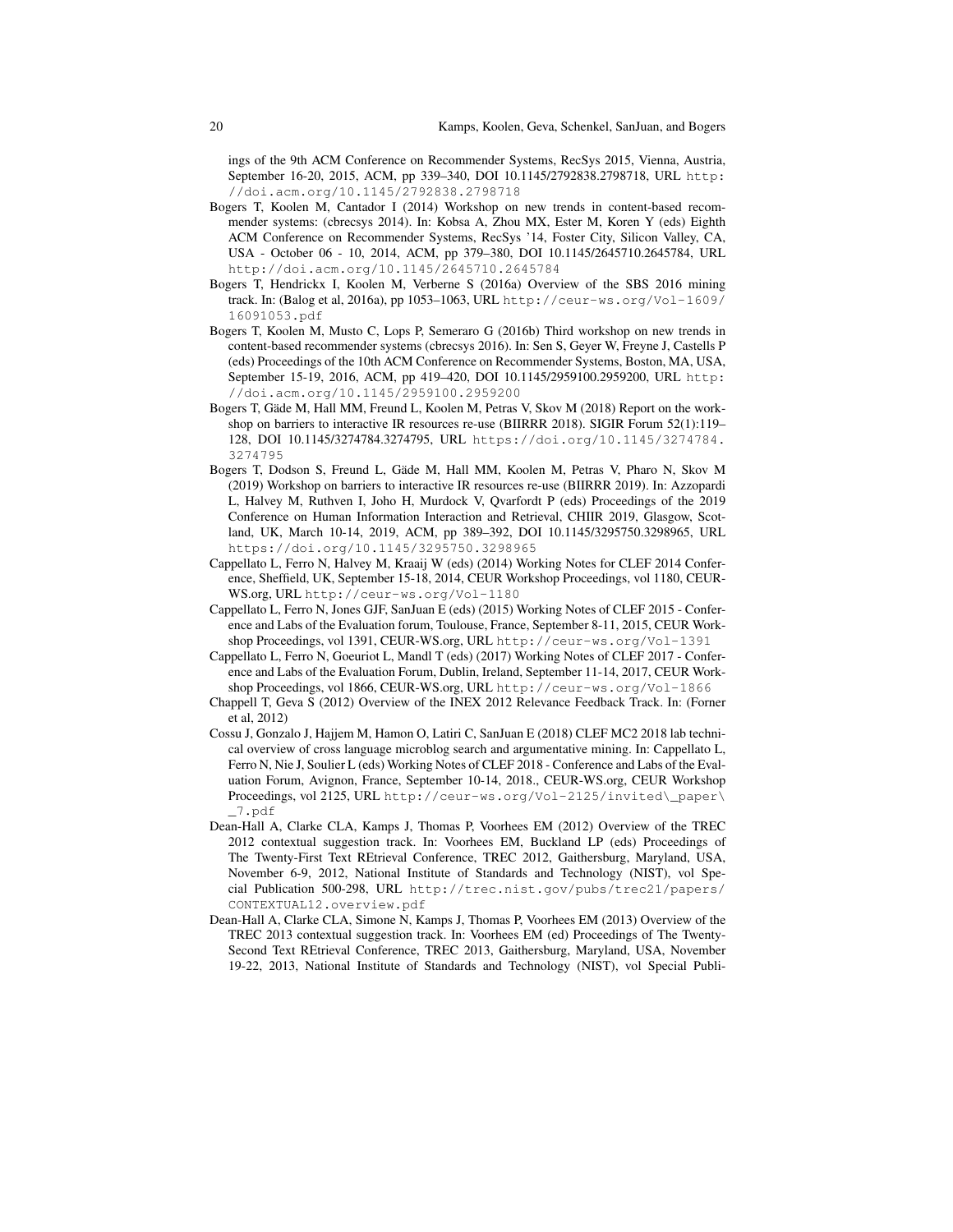cation 500-302, URL http://trec.nist.gov/pubs/trec22/papers/CONTEXT. OVERVIEW.pdf

- Dean-Hall A, Clarke CLA, Kamps J, Thomas P, Voorhees EM (2014) Overview of the TREC 2014 contextual suggestion track. In: Voorhees EM, Ellis A (eds) Proceedings of The Twenty-Third Text REtrieval Conference, TREC 2014, Gaithersburg, Maryland, USA, November 19-21, 2014, National Institute of Standards and Technology (NIST), vol Special Publication 500-308, URL http://trec.nist.gov/pubs/trec23/papers/ overview-context.pdf
- Dean-Hall A, Clarke CLA, Kamps J, Kiseleva J, Voorhees EM (2015) Overview of the TREC 2015 contextual suggestion track. In: Voorhees EM, Ellis A (eds) Proceedings of The Twenty-Fourth Text REtrieval Conference, TREC 2015, Gaithersburg, Maryland, USA, November 17- 20, 2015, National Institute of Standards and Technology (NIST), vol Special Publication 500- 319, URL http://trec.nist.gov/pubs/trec24/papers/Overview-CX.pdf
- Doucet A, Kazai G, Colutto S, Mühlberger G (2013) ICDAR 2013 competition on book structure extraction. In: 12th International Conference on Document Analysis and Recognition, ICDAR 2013, Washington, DC, USA, August 25-28, 2013, IEEE Computer Society, pp 1438–1443, DOI 10.1109/ICDAR.2013.290, URL https://doi.org/10.1109/ ICDAR.2013.290
- Ermakova L, Goeuriot L, Mothe J, Mulhem P, Nie J, SanJuan E (2016) Cultural micro-blog contextualization 2016 workshop overview: data and pilot tasks. In: (Balog et al, 2016a), pp 1197– 1200, URL http://ceur-ws.org/Vol-1609/16091197.pdf
- Ermakova L, Goeuriot L, Mothe J, Mulhem P, Nie J, SanJuan E (2017a) CLEF 2017 microblog cultural contextualization lab overview. In: Jones GJF, Lawless S, Gonzalo J, Kelly L, Goeuriot L, Mandl T, Cappellato L, Ferro N (eds) Experimental IR Meets Multilinguality, Multimodality, and Interaction - 8th International Conference of the CLEF Association, CLEF 2017, Dublin, Ireland, September 11-14, 2017, Proceedings, Springer, Lecture Notes in Computer Science, vol 10456, pp 304–314, DOI 10.1007/978-3-319-65813-1 27, URL https://doi.org/ 10.1007/978-3-319-65813-1\_27
- Ermakova L, Mothe J, SanJuan E (2017b) CLEF 2017 microblog cultural contextualization content analysis task overview. In: (Cappellato et al, 2017), URL http://ceur-ws.org/ Vol-1866/invited\_paper\_14.pdf
- Forner P, Karlgren J, Womser-Hacker C, Ferro N (eds) (2012) CLEF 2012 Working Notes, CEUR Workshop Proceedings (CEUR-WS.org), ISSN 1613-0073, http://ceur-ws. org/Vol-1178/
- Forner P, Muller H, Paredes R, Rosso P, Stein B (eds) (2013) Information Access Evaluation meets ¨ Multilinguality, Multimodality, and Visualization. Proceedings of the Fourth International Conference of the CLEF Initiative (CLEF 2013), Lecture Notes in Computer Science (LNCS) 8138, Springer, Heidelberg, Germany
- Forner P, Navigli R, Tufis D, Ferro N (eds) (2014) Working Notes for CLEF 2013 Conference , Valencia, Spain, September 23-26, 2013, CEUR Workshop Proceedings, vol 1179, CEUR-WS.org, URL http://ceur-ws.org/Vol-1179
- Fuhr N, Quaresma P, Gonçalves T, Larsen B, Balog K, Macdonald C, Cappellato L, Ferro N (eds) (2016) Experimental IR Meets Multilinguality, Multimodality, and Interaction. Proceedings of the Seventh International Conference of the CLEF Association (CLEF 2016), Lecture Notes in Computer Science (LNCS) 9822, Springer, Heidelberg, Germany
- Gäde M, Hall MM, Huurdeman HC, Kamps J, Koolen M, Skov M, Toms E, Walsh D (2015a) Overview of the SBS 2015 interactive track. In: (Cappellato et al, 2015), URL http: //ceur-ws.org/Vol-1391/78-CR.pdf
- Gäde M, Hall MM, Huurdeman HC, Kamps J, Koolen M, Skov M, Toms E, Walsh D (2015b) Report on the first workshop on supporting complex search tasks. SIGIR Forum 49(1):50–56, DOI 10.1145/2795403.2795415, URL http://doi.acm.org/10.1145/ 2795403.2795415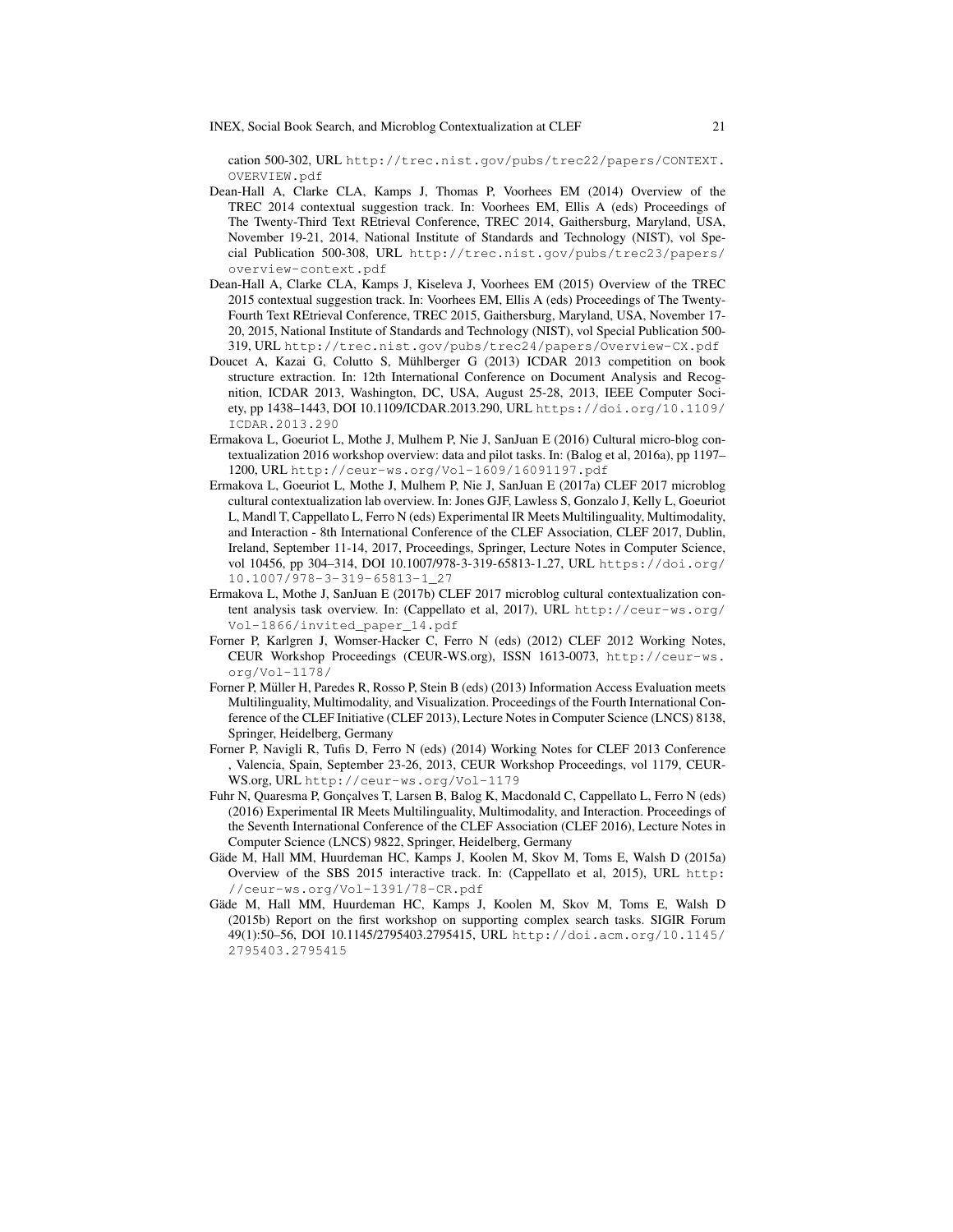- Gäde M, Hall MM, Huurdeman HC, Kamps J, Koolen M, Skov M, Bogers T, Walsh D (2016) Overview of the SBS 2016 interactive track. In: (Balog et al, 2016a), pp 1024–1038, URL http://ceur-ws.org/Vol-1609/16091024.pdf
- Goeuriot L, Mothe J, Mulhem P, Murtagh F, SanJuan E (2016) Overview of the CLEF 2016 Cultural Micro-blog Contextualization Workshop. In: (Fuhr et al, 2016), pp 371–378
- Goeuriot L, Mulhem P, SanJuan E (2017) CLEF 2017 MC2 search and time line tasks overview. In: (Cappellato et al, 2017), URL http://ceur-ws.org/Vol-1866/invited\_paper\_ 15.pdf
- Gurajada S, Kamps J, Mishra A, Schenkel R, Theobald M, Wang Q (2013) Overview of the INEX 2013 linked data track. In: (Forner et al, 2014), URL http://ceur-ws.org/Vol-1179/ CLEF2013wn-INEX-GurajadaEt2013.pdf
- Hajjem M, Cossu J, Latiri C, SanJuan E (2018) CLEF MC2 2018 lab overview. In: Bellot P, Trabelsi C, Mothe J, Murtagh F, Nie J, Soulier L, SanJuan E, Cappellato L, Ferro N (eds) Experimental IR Meets Multilinguality, Multimodality, and Interaction - 9th International Conference of the CLEF Association, CLEF 2018, Avignon, France, September 10-14, 2018, Proceedings, Springer, Lecture Notes in Computer Science, vol 11018, pp 302–308, DOI 10.1007/978-3-319-98932-7\ 27, URL https://doi.org/10.1007/ 978-3-319-98932-7\\_27
- Hall MM, Huurdeman HC, Koolen M, Skov M, Walsh D (2014) Overview of the INEX 2014 interactive social book search track. In: (Cappellato et al, 2014), pp 480–493, URL http: //ceur-ws.org/Vol-1180/CLEF2014wn-Inex-HallEt2014.pdf
- Hashemi SH, Clarke CLA, Kamps J, Kiseleva J, Voorhees EM (2016) Overview of the TREC 2016 contextual suggestion track. In: Voorhees EM, Ellis A (eds) Proceedings of The Twenty-Fifth Text REtrieval Conference, TREC 2016, Gaithersburg, Maryland, USA, November 15-18, 2016, National Institute of Standards and Technology (NIST), vol Special Publication 500-321, URL http://trec.nist.gov/pubs/trec25/papers/Uamsterdam-CX.pdf
- Kamps J, Geva S, Peters C, Sakai T, Trotman A, Voorhees EM (2009) Report on the SIGIR 2009 workshop on the future of IR evaluation. SIGIR Forum 43(2):13–23, DOI 10.1145/1670564. 1670567, URL http://doi.acm.org/10.1145/1670564.1670567
- Kamps J, Karlgren J, Mika P, Murdock V (2013) Report on the fifth workshop on exploiting semantic annotations in information retrieval (ESAIR'12). SIGIR Forum 47(1):38–45, DOI 10. 1145/2492189.2492196, URL http://doi.acm.org/10.1145/2492189.2492196
- Kazai G (2009, 2018) INEX. In: Liu L, Özsu MT (eds) Encyclopedia of Database Systems, Springer US, p 1472, DOI 10.1007/978-0-387-39940-9 2846, URL https://doi.org/ 10.1007/978-0-387-39940-9\_2846
- Koolen M, Kazai G, Kamps J, Preminger M, Doucet A, Landoni M (2012) Overview of the INEX 2012 Social Book Search Track. In: (Forner et al, 2012)
- Koolen M, Kazai G, Preminger M, Doucet A (2013) Overview of the INEX 2013 social book search track. In: (Forner et al, 2014), URL http://ceur-ws.org/Vol-1179/ CLEF2013wn-INEX-KoolenEt2013b.pdf
- Koolen M, Bogers T, Kamps J, Kazai G, Preminger M (2014) Overview of the INEX 2014 social book search track. In: (Cappellato et al, 2014), pp 462–479, URL http://ceur-ws.org/ Vol-1180/CLEF2014wn-Inex-KoolenEt2014.pdf
- Koolen M, Bogers T, Gäde M, Hall MA, Huurdeman HC, Kamps J, Skov M, Toms E, Walsh D (2015a) Overview of the CLEF 2015 Social Book Search Lab. In: Mothe J, Savoy J, Kamps J, Pinel-Sauvagnat K, Jones GJF, SanJuan E, Cappellato L, Ferro N (eds) Experimental IR Meets Multilinguality, Multimodality, and Interaction. Proceedings of the Sixth International Conference of the CLEF Association (CLEF 2015), Lecture Notes in Computer Science (LNCS) 9283, Springer, Heidelberg, Germany, pp 545–564
- Koolen M, Bogers T, Kamps J (2015b) Overview of the SBS 2015 suggestion track. In: (Cappellato et al, 2015), URL http://ceur-ws.org/Vol-1391/76-CR.pdf
- Koolen M, Bogers T, Gäde M, Hall M, Hendrickx I, Huurdeman HC, Kamps J, Skov M, Verberne S, Walsh D (2016a) Overview of the CLEF 2016 Social Book Search Lab. In: (Fuhr et al, 2016), pp 351–370